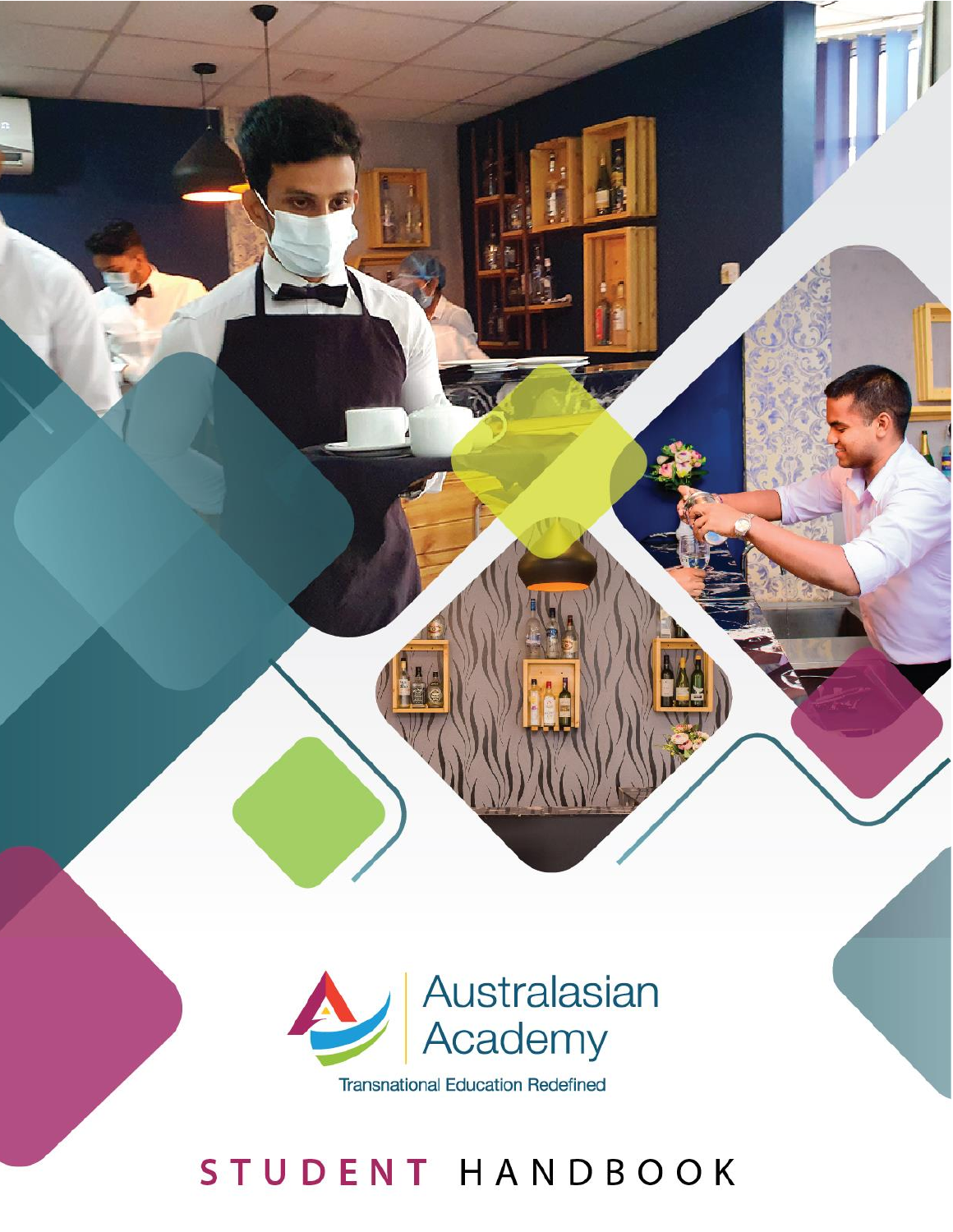

# Contact Details

Australasian Academy 25, Abdul Cafoor Mawatha, Colombo 3, Sri Lanka

Website : [www.australasainacademy.net](http://www.australasainacademy.net/) Telephone : +94 114 895 896

Email:

- 
- ⮚ General enrollment information [: nadeesha@australasianacademy.net](mailto:nadeesha@australasianacademy.net)
- ▶ Student services, including issues or complaints [: ranli@australasianacademy.net](mailto:ranli@australasianacademy.net)
- ▶ Tuition Fees, issues related to fees, all finance inquiries [: piyumali@australasianacademy.net](mailto:piyumali@australasianacademy.net)
- ⮚ General inquiries [: info@australasianacademy.net](mailto:info@australasianacademy.net)
	-
	-
	-

### Opening Hours:

Monday to Friday 9.00am to 5.00pm Saturday 9.00AM to 1.00pm

Partner Institution in Switzerland:

#### **IMI International Management Institute**

Seeacherweg 1 CH-6047 Kastanienbaum Switzerland [www.imi-luzern.com](http://www.imi-luzern.com/) Tel: 00 41 41 349 64 00

Disclaimer and Copyright

Copyright © Australasian Academy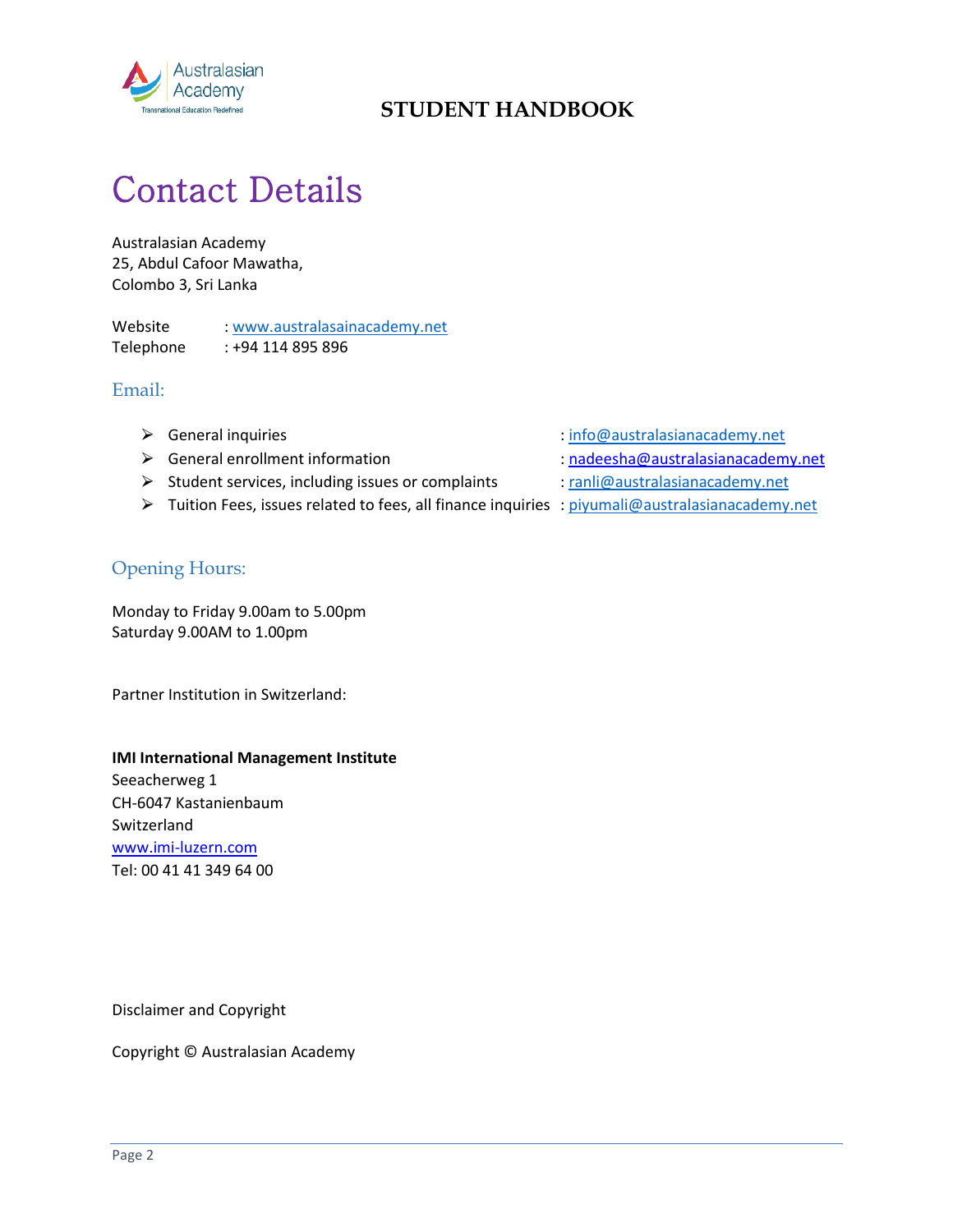

Edition: 2019

# **STUDENT HANDBOOK**

All rights reserved. No part of this publication may be reproduced, distributed or transmitted in any form or by any means without the prior written permission of the publisher.

# **Contents**

## **Table of Contents**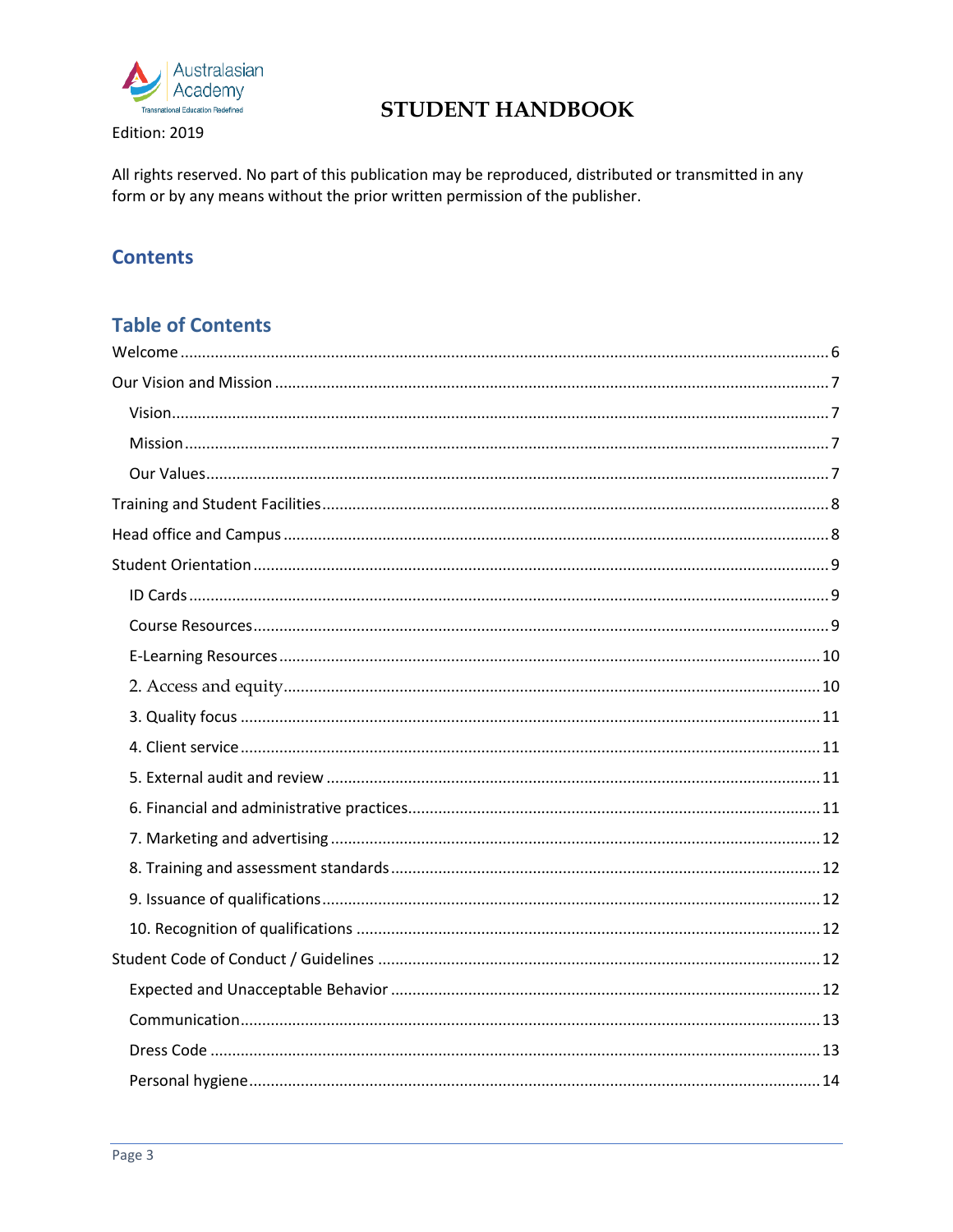

| AA is a drug and alcohol-free environment. To ensure the integrity of AA, the consumption, use, sale |  |
|------------------------------------------------------------------------------------------------------|--|
|                                                                                                      |  |
|                                                                                                      |  |
|                                                                                                      |  |
| Disciplinary procedure If you do not comply with any of AA Codes of Conduct or Policies, or do not   |  |
|                                                                                                      |  |
|                                                                                                      |  |
|                                                                                                      |  |
|                                                                                                      |  |
|                                                                                                      |  |
|                                                                                                      |  |
|                                                                                                      |  |
|                                                                                                      |  |
|                                                                                                      |  |
|                                                                                                      |  |
|                                                                                                      |  |
|                                                                                                      |  |
|                                                                                                      |  |
|                                                                                                      |  |
|                                                                                                      |  |
| Principles of Reassessments Validity, reliability, flexibility and fairness are the principles       |  |
|                                                                                                      |  |
|                                                                                                      |  |
|                                                                                                      |  |
|                                                                                                      |  |
|                                                                                                      |  |
|                                                                                                      |  |
|                                                                                                      |  |
|                                                                                                      |  |
|                                                                                                      |  |
|                                                                                                      |  |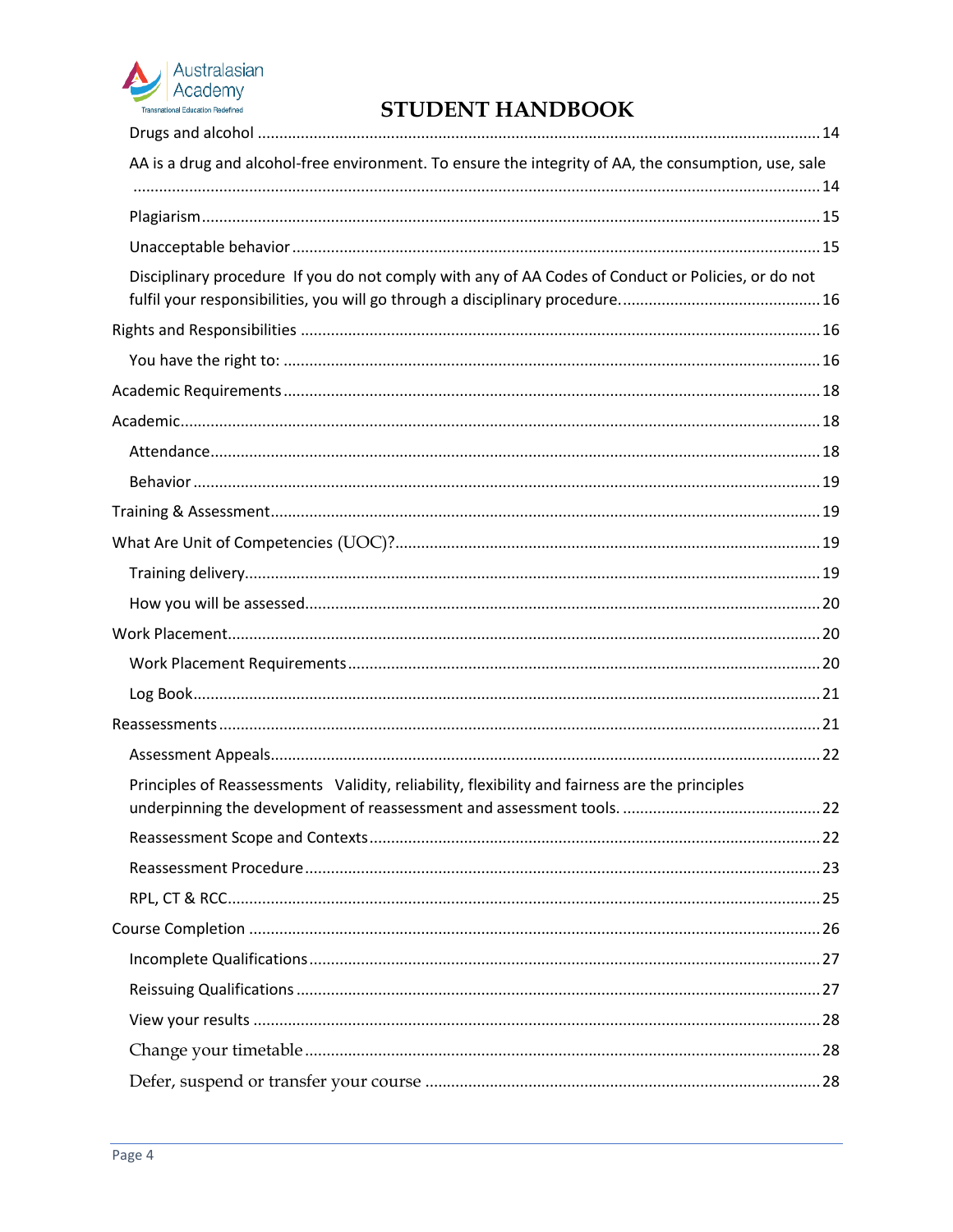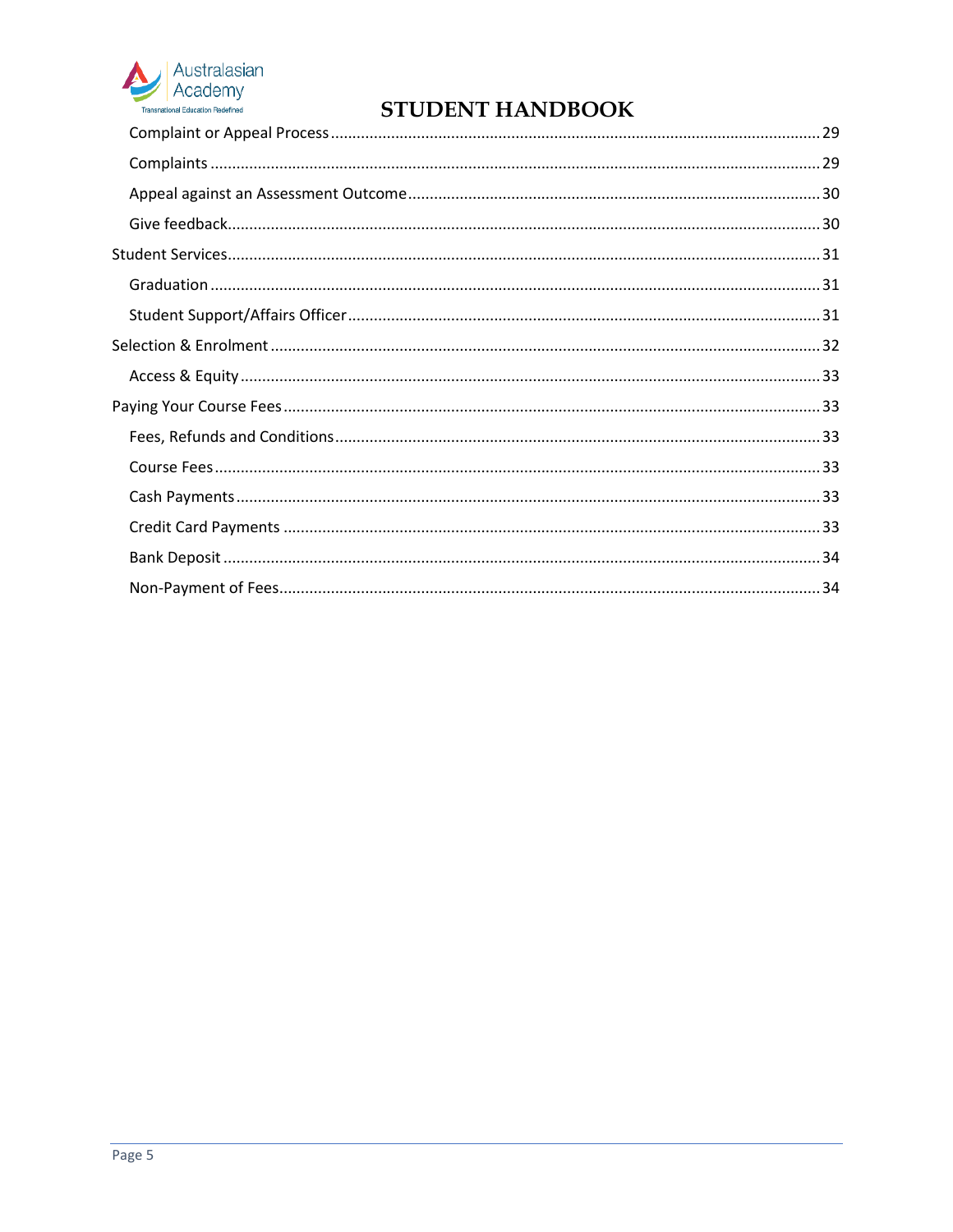

### <span id="page-5-0"></span>**Welcome**

The Management and staff of Australasian Academy - School of Hospitality would like to extend a warm welcome to you.

Australasian Academy (AA) is committed to providing high standard of higher education and training. We strive to create a happy and friendly atmosphere in which to learn and work. We endeavor to assist students to achieve the best possible outcome.

AA will ensure that you receive the opportunity to fulfill your personal and professional objectives during your training and every effort will be made by staff to accommodate your individual needs.

Our programs are structured and delivered as per the high standards required by the Swiss Partner Institution – IMI International Management Institute. Thus assuring you Swiss qualification from IMI and AA.

In this handbook you will find general information about Australasian Academy and our partner IMI International Management Institute. AA's policies and procedures as well as relevant information for students studying at the Academy. It also outlines forms and documents you may need to refer to.

We sincerely hope your time at Australasian Academy will be a memorable and productive learning experience.



**Kalum De Silva** Managing Director Australasian Academy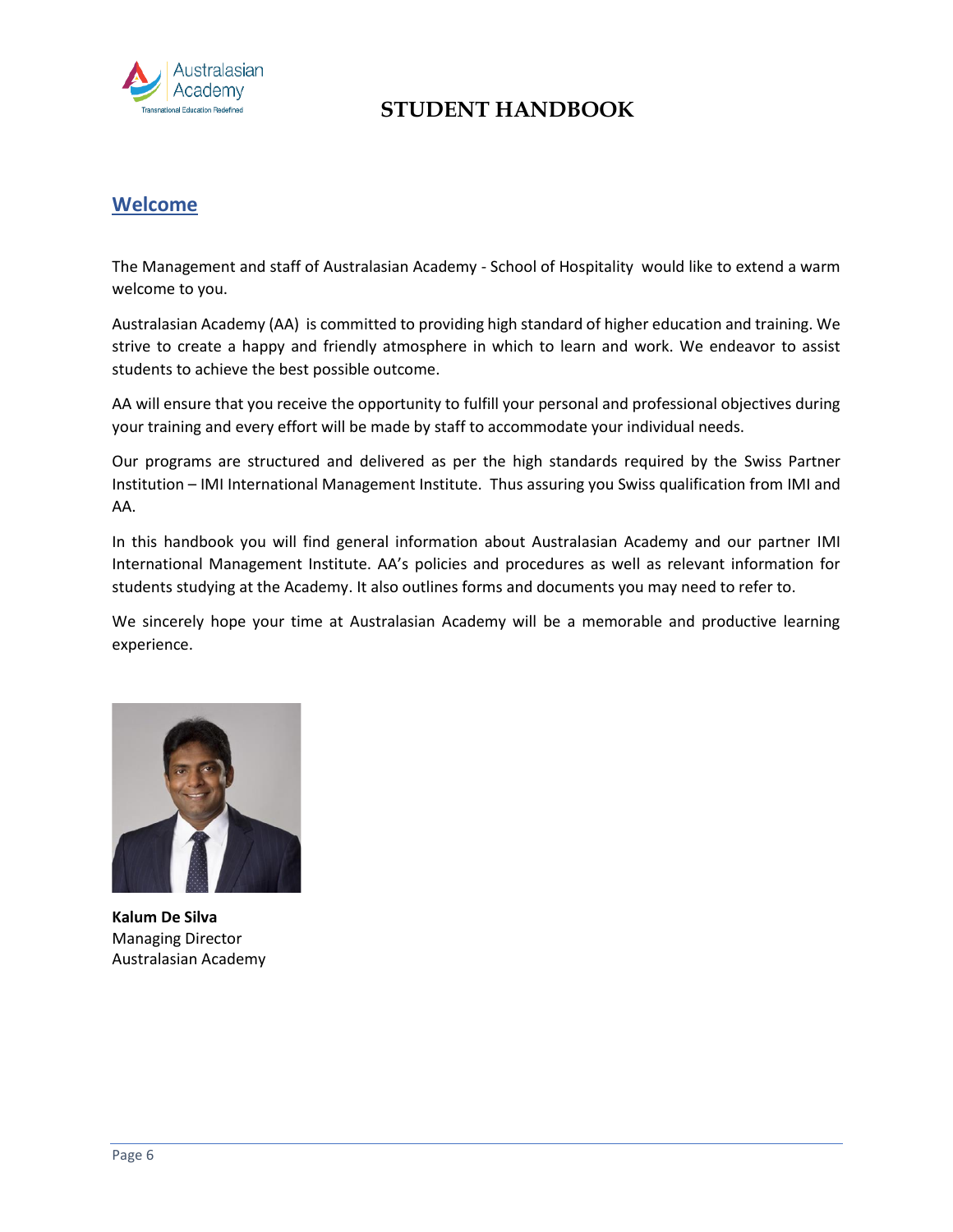

### <span id="page-6-0"></span>**Our Vision and Mission**

#### <span id="page-6-1"></span>**Vision**

To be the chosen partner and leader in the Hospitality and Tourism Management higher Education Sector in Sri Lanka and the Region.

#### <span id="page-6-2"></span>**Mission**

Provide a modern state of the art learning and training environment for students, that allows them to enhance their knowledge and develop their skills to become professionals in their chosen field of study.

#### <span id="page-6-3"></span>**Our Values**

**Service** - Delivering a quality service exceeding the expectations of our students and parents.

**Teamwork** – As one, we are a fraction of what we could be, as a team we maximize our effectiveness and become whole.

**Respect** – Creating a professional working environment that embraces, understand and shares the diversity of students, staff and partners.

**Inspire** – Inspire the willingness to learn, dream and achieve objectives and helping others to see or experience the bigger picture with an open mind.

Australasian Academy - School of Hospitality is committed to provide high quality education and training that are relevant to students, employers and industry. Our approach to education is to offer practical training and aim to assist all our students in developing their skills and making them highly employable.

We aim to become the leader in the hospitality training field and believe that our innovative approach is vital to attaining and sustaining this leadership.

AA is committed to achieve excellence in all what we do, accomplishing our broader purpose with high standards of ethics and integrity.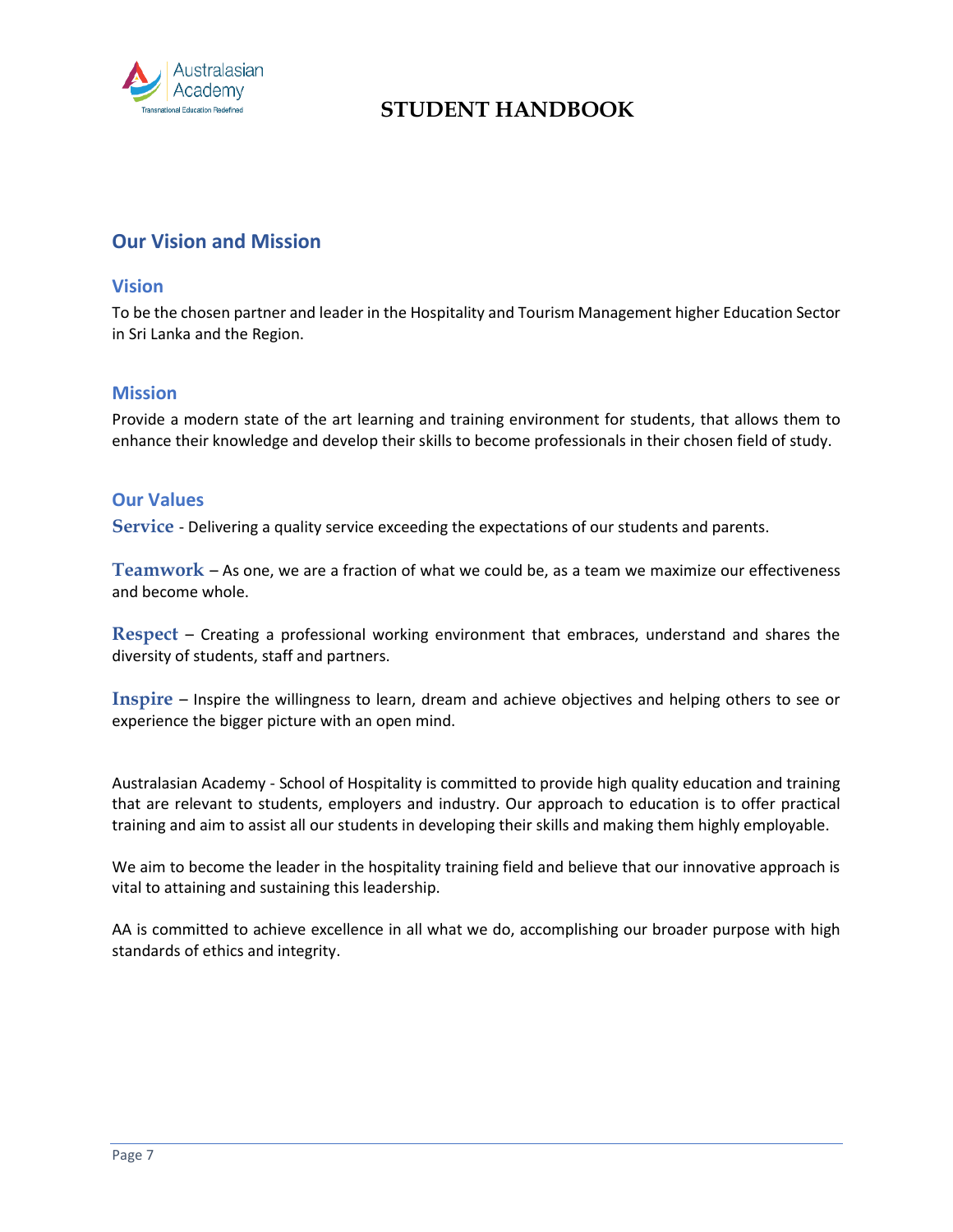

# <span id="page-7-0"></span>**Training and Student Facilities**



### <span id="page-7-1"></span>**Head office and Campus**

25 Abdul Cafoor Mawatha, Colombo 3, Sri Lanka

Australasian Academy is in a prime location within easy access from all major entry points to Colombo the Capital of Sri Lanka. Once a student is enrolled for a program at AA class rooms and training facilities are allocated. This is where students gain a complete learning experience in both theory and practice.

The main campus building consists of modern classrooms, well equipped restaurant, bar and a house keeping section for training. A student lounge and for students to spend their breaks in comfort are some of the common facilities available.

Our Campus building, have wireless internet facilities for student's use and student notice boards as well for publications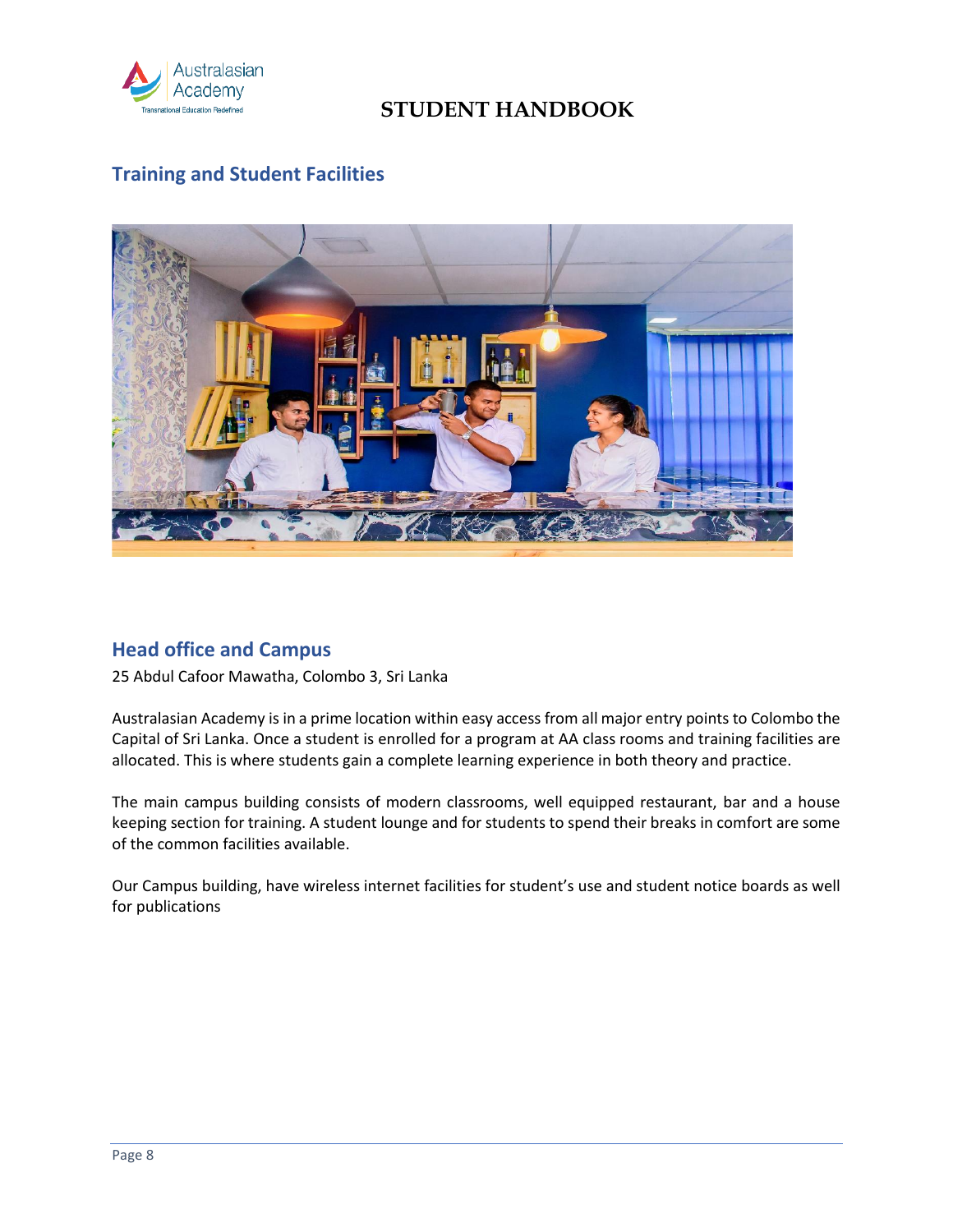

### <span id="page-8-0"></span>**Student Orientation**

Orientation program is conducted prior to students commencing their study program. The purpose of the Orientation is to fully inform new students of most aspects of life at AA and provide and introduction to studying, and living in Colombo (Overseas Students) transportation and other facilities. In addition, our staff will be introduced to you and you will have an opportunity to ask any questions you have.

Orientation includes information on:

- A Campus tour and introductions to Australasian Academy School of Hospitality staff and lecturers.
- What is expected of you, including behavior and discipline?
- Student support services available
- Student activities available, Student Council and Clubs
- Course requirements and resources
- Work Placements for internships requirements
- Complaints and appeal process
- Further Study options available during and after the completion of studies
- Emergency actions/procedures

What you should bring to the Orientation

- A Copy of your NIC/Passport
- Original Transcripts and Certificates
- If your enrollment is completed prior to Orientation the above documentation is not necessary

Please read this hand book carefully as it contains much of the information presented to you at the orientation.

### <span id="page-8-1"></span>**ID Cards**

You will be issued a student Card displaying your name, photograph and student number on your orientation day. You will always be required to wear this ID card while on Campus

### <span id="page-8-2"></span>**Course Resources**

All students enrolled for Foundation, Diploma and Advanced Diploma in Hospitality management will be provided all required resources.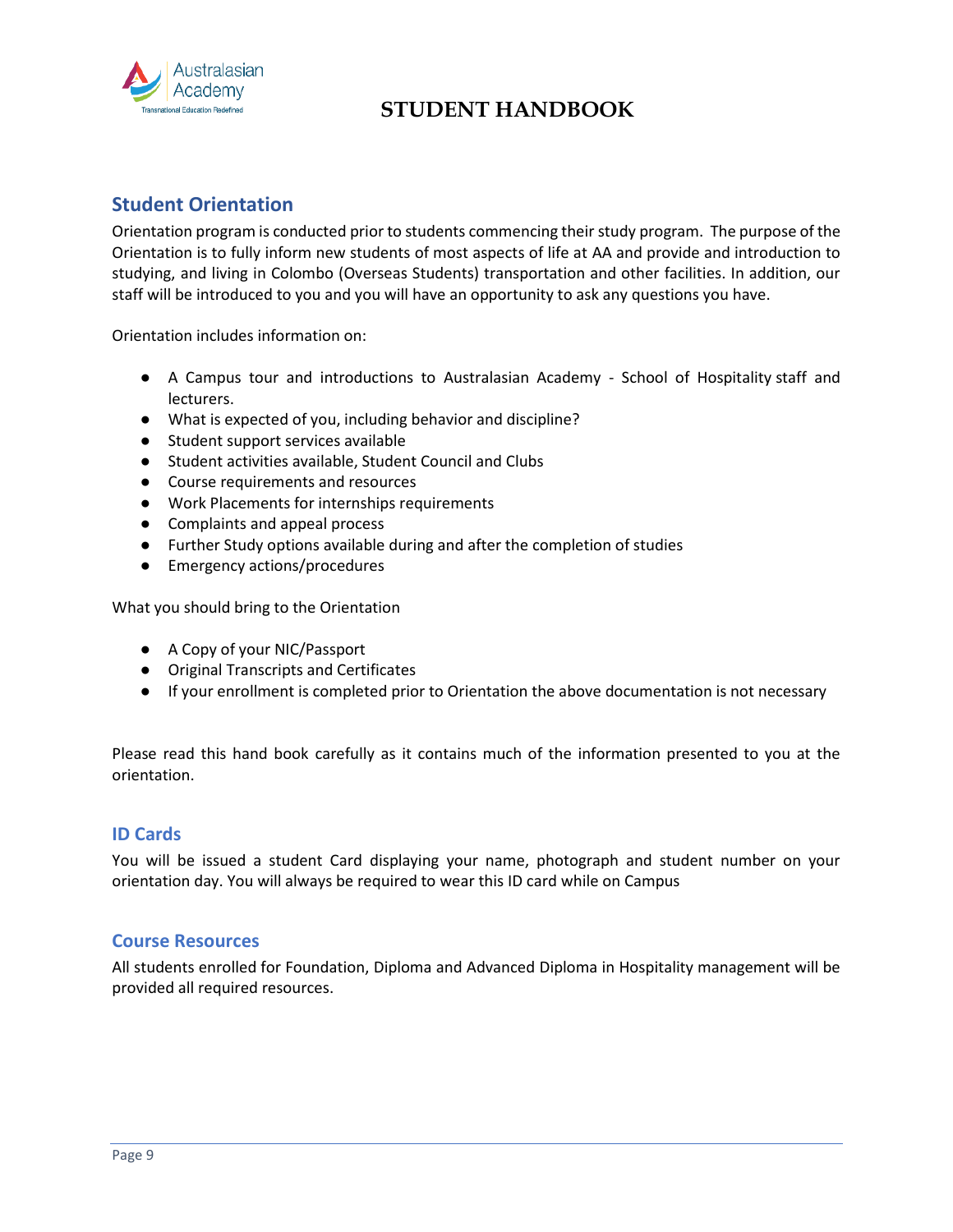

### <span id="page-9-0"></span>**E-Learning Resources**

You will receive a login and a password on the orientation day that will allow you to login to our E-Learning platform (Moodle). The Moodle e-learning resource holds your entire course learning outcomes, and this is where all your theory notes and assessments will be undertaken. Your trainer will be able to communicate with you in relation to your course study outcomes through this platform. There will be a demonstration of how to use E-learning platform at the orientation and then again in your initial class.

Please keep the password safe to ensure the privacy of your information. 1. Legislative requirements

In all dealings with staff and students, AA endures to observe and comply with all relevant Sri Lankan regulations, particularly in relation to:

- Work health and safety;
- Workplace harassment, victimization, bullying and sexual harassment;
- Anti-discrimination that includes equal opportunity, racial vilification and disability discrimination;
- Privacy;
- The delivery and administration of vocational education and training; and
- All relevant legislation and regulations associated with qualifications offered.

### <span id="page-9-1"></span>**2. Access and equity**

AA will meet the needs of individuals and the community through the integration of access and equity guidelines. We will ensure that Access and Equity principles for all people are implemented through the fair allocation of resources and the right to equality of opportunity without discrimination.

We will increase opportunities for people to participate in the vocational education and training system, and in associated decisions, which affect their lives. AA prohibits discrimination towards any group or individual in any form, inclusive of:

- Gender
- Pregnancy
- Race, color, nationality, ethnic or ethno-religious background
- Marital status
- Homosexuality (male or female, actual or presumed)
- Age (in relation to compulsory retirement)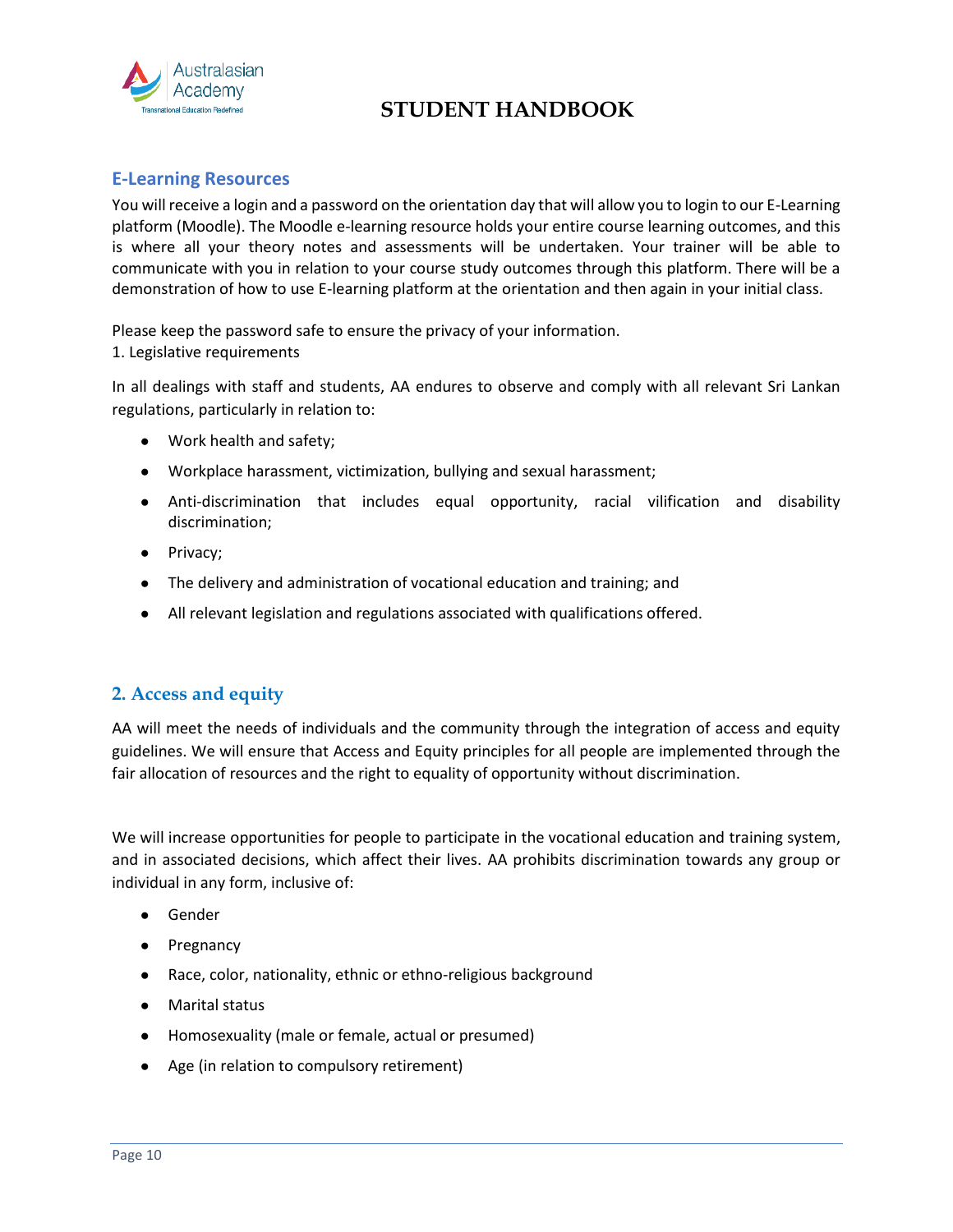

### <span id="page-10-0"></span>**3. Quality focus**

AA is committed to the provision of quality training and assessment services and is focused on the continuous improvement of our systems, products and processes. We actively seek feedback from students and staff and value their contribution towards improving programs and services.

### <span id="page-10-1"></span>**4. Client service**

We have sound management and administrative processes to ensure delivery of an efficient client service. Student's assessment results, qualifications, transcripts and statements of Attainment are issued in a timely manner with competencies recorded and certified in accordance with national guidelines.

Our commitment to quality client service is demonstrated by the following policies and procedures:

- Recognition of Prior Learning Policy and Procedure;
- Credit Transfer Policy and Procedure;
- a fair and reasonable Refund Policy;
- Complaints and Appeals Policy and Procedure;
- an Access and Equity Policy;
- Language, Literacy and Numeracy Assistance Information (Student Support);
- Monitoring attendance and course progress policy;
- Deferring, suspending or canceling the Students Enrolment Policy.

### <span id="page-10-2"></span>**5. External audit and review**

AA participates in external monitoring and review processes conducted by the required Government authorities. These processes may include random compliance and quality audits, audit following a complaint, and audit for the purpose of maintaining or extending our scope of registration, financial audits and strategic industry audits.

### <span id="page-10-3"></span>**6. Financial and administrative practices**

AA guarantees the sound financial position of the business. Measures have been taken to ensure that all course fees paid in advance are identified and protected and the business maintains appropriate insurance policies.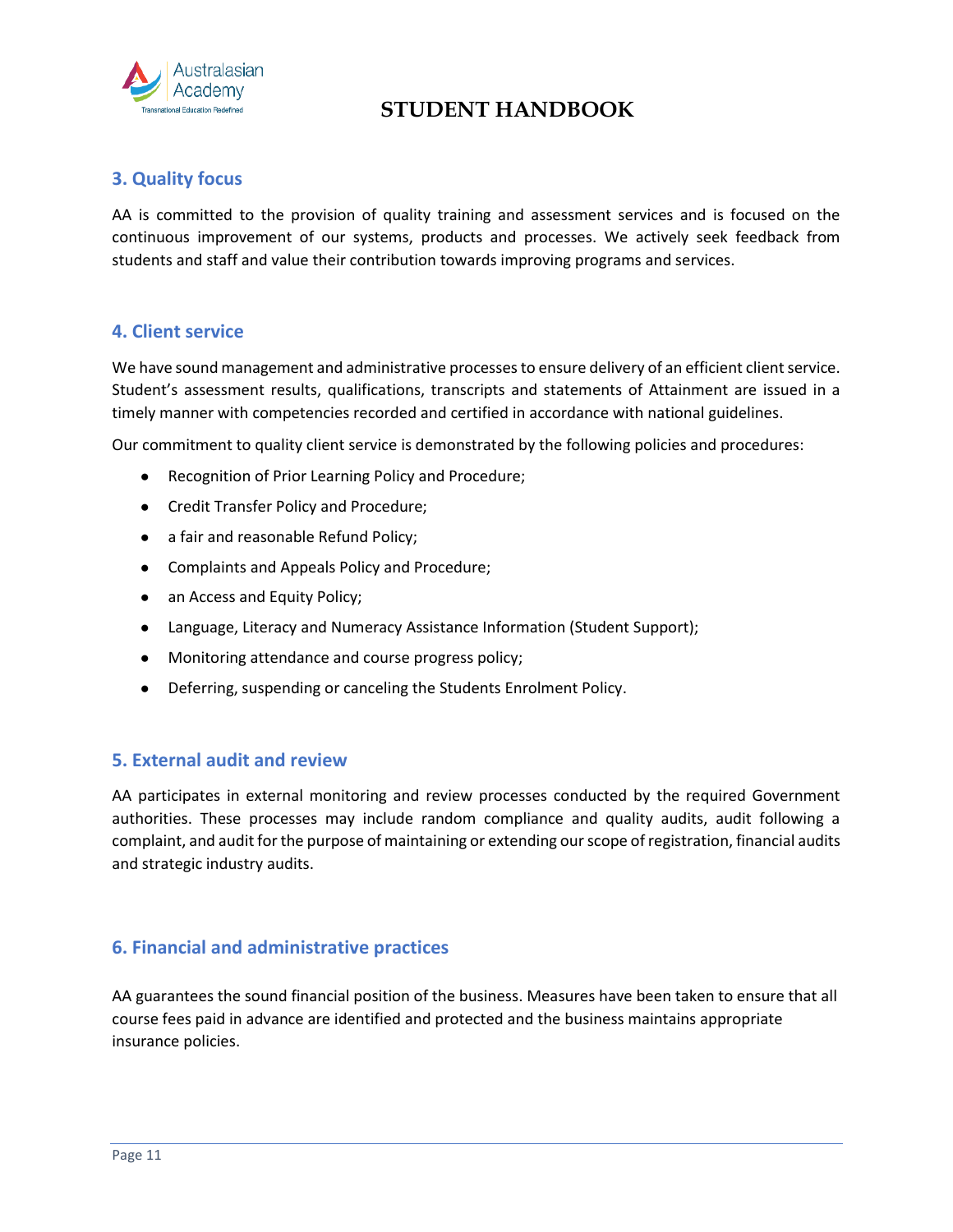

### <span id="page-11-0"></span>**7. Marketing and advertising**

AA markets its products and services with integrity, accuracy and professionalism, avoiding ambiguous and vague statements. In the provision of information, no false or misleading comparisons are drawn with any other training organization or training product.

The marketing material is reviewed at least twice a year for accuracy and ongoing integrity and each time a change is made to the product offered by AA relevant.

### <span id="page-11-1"></span>**8. Training and assessment standards**

All training staff has the appropriate qualifications and experience to deliver training and assessment relevant to the training products and services offered.

We are committed to the ongoing professional development of our staff and regularly conduct trainer/ assessor monitoring to continually improve assessment methods and training delivery.

At all times, we will provide adequate facilities, equipment and materials to create an environment that is conductive to successful learning.

### <span id="page-11-2"></span>**9. Issuance of qualifications**

IMI International Management Institute will issue either a full certificate and transcript or statement of attainment to students who meet the requirements of units of competency within the relevant training package or nationally accredited courses.

### <span id="page-11-4"></span><span id="page-11-3"></span>**10. Recognition of qualifications**

### **Student Code of Conduct / Guidelines**

Students of AA are expected to comply with the Student Code of Conduct at all times. The disciplinary procedure is clearly outlined and misbehavior of any kind will not be tolerated.

### <span id="page-11-5"></span>**Expected and Unacceptable Behavior**

- Students are expected to participate in all assessment tasks as scheduled, honestly and to the best of their ability;
- Follow normal safety practices and act in a safe manner that does not place you or others at risk;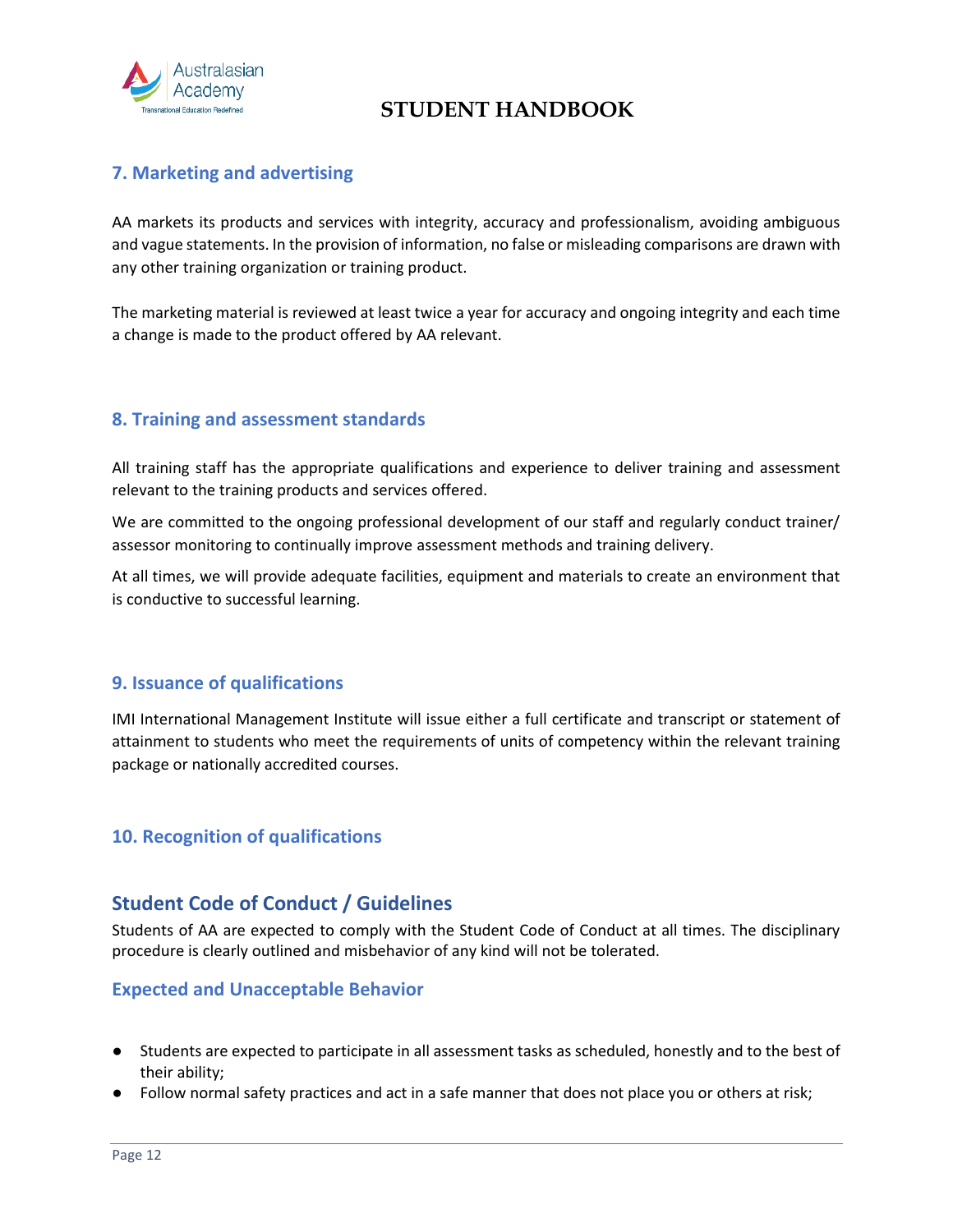

- Treat staff and fellow students with respect and fairness;
- Follow reasonable directions from a member of AA staff.
- Social Media: It is expected that students ONLY post reviews on the Social Media AA Facebook page.
- It is unacceptable for students to post reviews on any other form of Social media i.e.: Twitter, Google or Snap Chat etc.
- Students should not use social media in any way that defames any individuals or AA. Students should not use any form of hate speech against groups of people or individuals based on their race, origin, religion, disability, age, sexual orientation or gender.
- It is also unacceptable to use social media in a way that misrepresents your identity or connection with the place or person you are reviewing
- Students must not use social media in a way that provides another student or AA staff members personal information or any information considered confidential such as a person's name, phone number, address or any other information that may identify that persons without prior consent.

### <span id="page-12-0"></span>**Communication**

When communicating with fellow students or AA staff, students should do so with respect and politeness, using "Please" and "Thank you" as appropriate.

Any requests for documentation, assessment outcomes or general support services must be sent as an email to [info@australasianacademy.net](about:blank) When sending an email you must include a brief description of your enquiry, and include your name and student identification number. A member of the student support team will then contact you within three (3) business days.

The use of poor communication etiquette will not be tolerated and can lead to disciplinary action. **Avoid using words such as "I want" and "You must"**

### <span id="page-12-1"></span>**Dress Code**

A high standard of dress is expected of all students. This allows students to familiarize themselves with the correct attire suitable for a professional environment.

**AT ALL TIMES** students must ensure their professional appearance is in line with standard business practice and they conduct themselves in a professional manner.

**CLOTHING ATTIRE NOT ACCEPTABLE** includes thongs, singlet tops, midriff tops, board shorts, ripped & highly torn jeans. Any breaches of the dress code may result in the student being asked to leave class to change into more appropriate attire.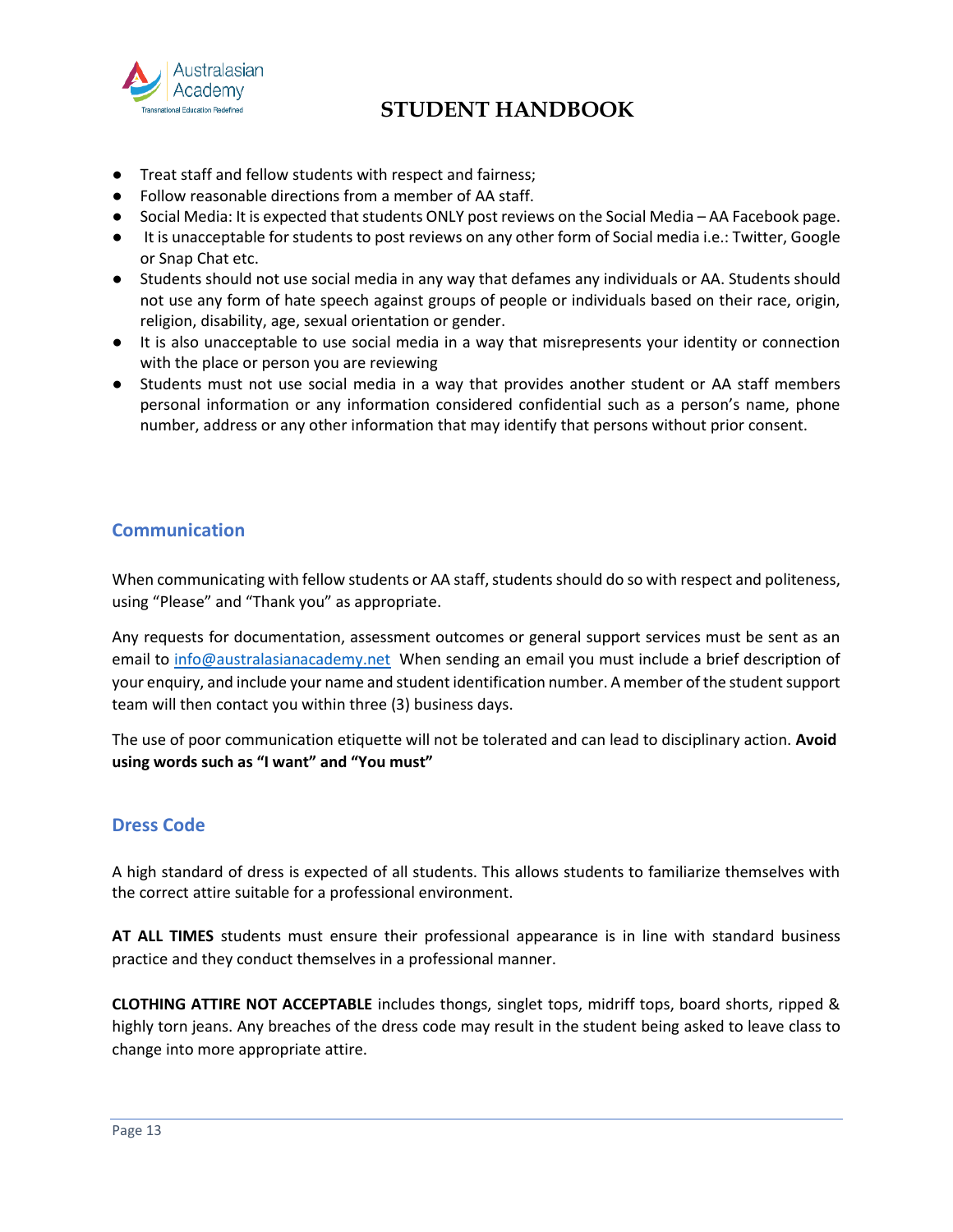

#### **DURING THEORY SESSIONS** (in the class room) students must only wear SMART dress wear. That is:

- Smart dress pants;
- Full length pants;
- Dress or Skirt knee length;
- T- shirt with collar (no singlet tops or midriffs);
- Enclosed shoes at all times (no thongs or sandals);
- Long hair is to be neat and tidy
- Students are to be well groomed whilst on campus.

### <span id="page-13-0"></span>**Personal hygiene**

The hospitality industry expects an above average display of personal hygiene. It is also part of compliance issues that surround food laws in Switzerland / Sri Lanka. Therefore, it is expected of you as a student studying with AA to observe the following on a **DAILY** basis:

- All students are required to shower or bath on a daily basis;
- Facial hair must be neat and tidy.
- Fingernails are always to be of a reasonable length and clean.
- Oral hygiene must be observed each.
- Appropriate use of antiperspirants is to be followed each day, with no strong or overpowering use
- All footwear must also be clean and in good repair.

**Failure to observe the above policy may result in students being asked to leave the premises so as to adjust their appearance/personal hygiene in order to comply with the Academy's requests.**

### <span id="page-13-1"></span>**Drugs and alcohol**

<span id="page-13-2"></span>AA is a drug and alcohol-free environment. To ensure the integrity of AA, the consumption, use, sale or distribution of alcohol and/or prohibited drugs by any student on AA premises is strictly forbidden at all times. Any student who is affected by the use of drugs and/or alcohol whilst attending class is in breach of AA policy and guidelines and is subject to severe disciplinary action. This can include suspension, expulsion, or any other penalty appropriate under the circumstances.

Smoking is not permitted in any part of the AA campuses including the rooftop and entrance areas.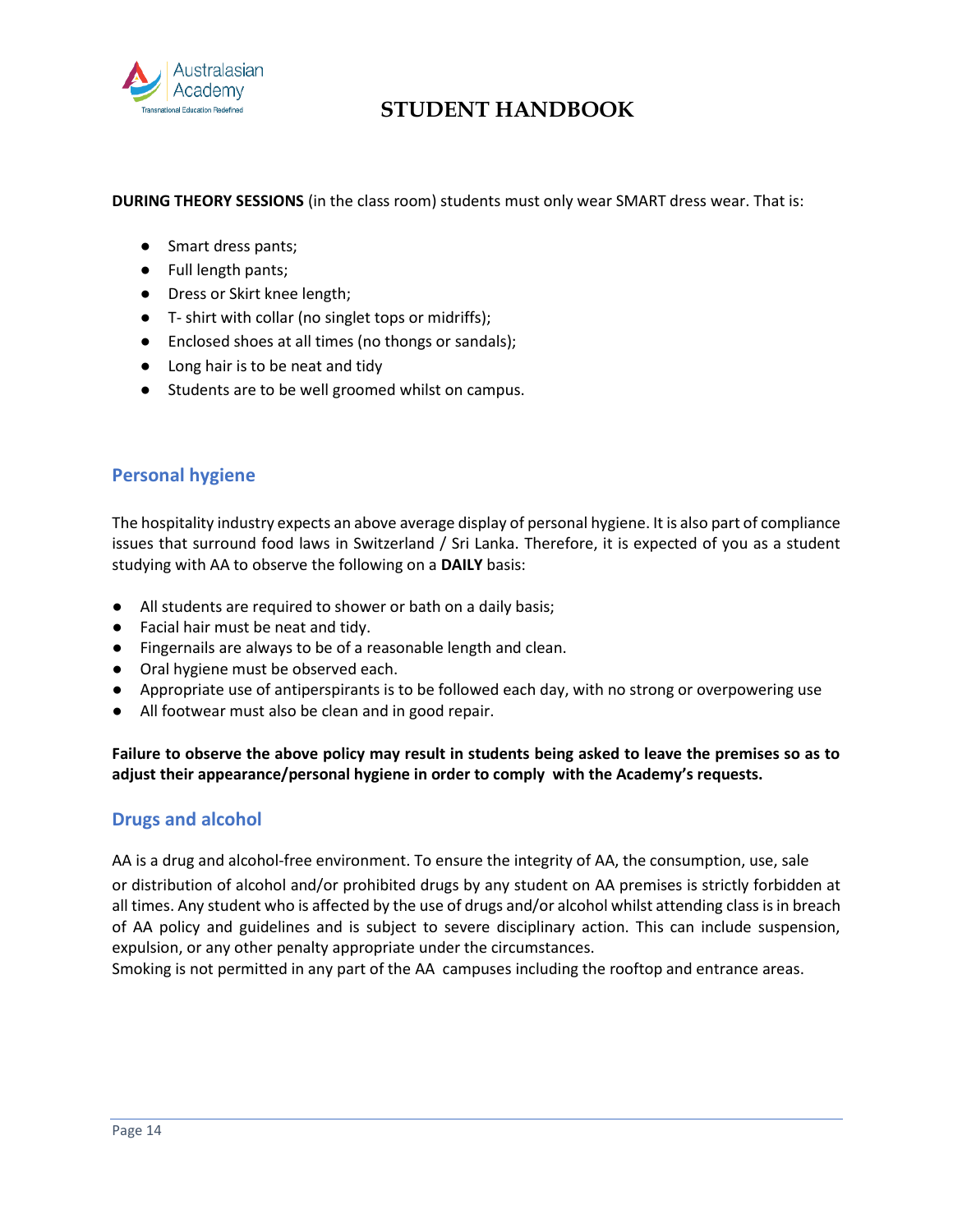

### <span id="page-14-0"></span>**Plagiarism**

Plagiarism is defined by attempting to pass off an idea or creation of another person's work as your own. Material can come from written, electronic or graphic sources (including the internet) and be presented in written form, orally, graphically or visually. You must reference other people's work and explain how it relates to and supports your own work. You must never submit another student's work as your own.

You will be required to sign a plagiarism declaration with each assessment or piece of evidence throughout your course. Most often plagiarism is the result of poor study and note-taking methods. Remember to write down the exact references for all the material that you use as you take your notes.

AA regards the following as cheating or plagiarism:

- Copying or using another student's work during a test;
- Copying any section of another student's assignment work;
- Allowing another student access to one's assignment work for the purpose of copying content;
- Using (without adequate attribution) content from any printed material or website.

Students found cheating or guilty of plagiarism on any form of assessment will be deemed Not Yet Competent for the relevant Unit of Competence.

For minor breaches of this code of conduct student's may then need to sit a reassessment at their own cost, or to re-enroll and repeat the entire unit in question on payment of applicable fees.

Major breaches of this code of conduct regarding plagiarism may result in **expulsion** from AA without attainment of a final certificate for the course, with a "Statement of achievement" only which will list the units that have been completed, **NO** transcript or certificate will be issued.

#### <span id="page-14-1"></span>**Unacceptable behavior**

The following are examples of unacceptable behavior / misconduct which may trigger disciplinary action against you. These include but are not limited to:

- Behaving in any way that may offend, embarrass or threaten others;
- Lack of personal hygiene;
- Theft, fraud, violence / assault, damaging, modifying or misusing property or facilities;
- Discrimination, harassment, intimidation or victimization of fellow students or staff, this would encompass but not limited to – use of offensive language, sexual harassment / advances / viewing of sexually explicit material via the internet or other mediums;
- Acting in an unsafe manner that places you or others at risk, WHS noncompliance;
- Continued absence at required times;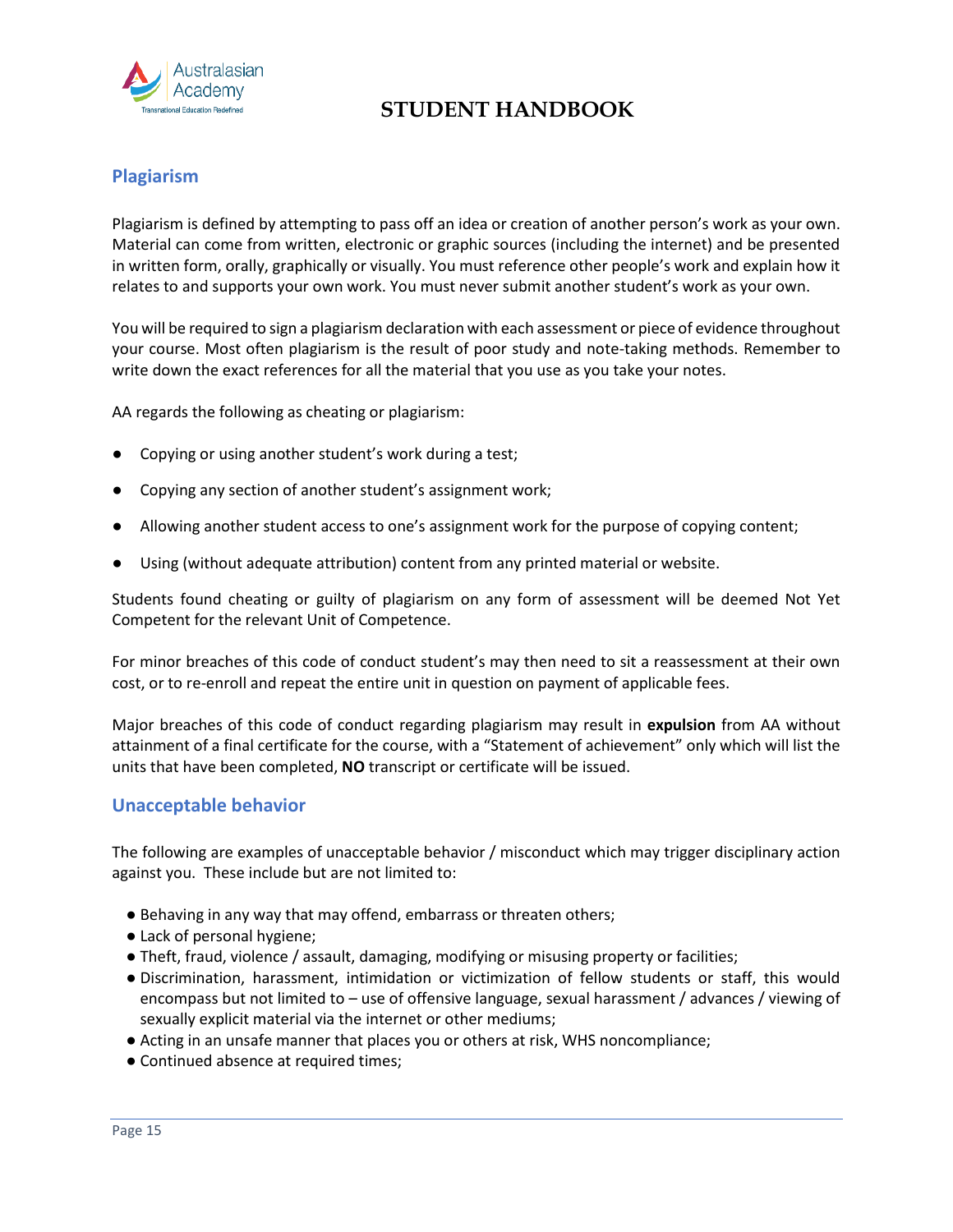

- Continuous interruptions to the trainer whilst delivering the course content;
- Refusing to participate when required in group activities;
- Being disrespectful to other participants, staff or the public;
- Smoking in non-smoking areas or in uniform;
- Being under the influence of alcohol or illegal drugs;
- Carrying weapons capable of harming others, including knives of all sorts, blades and any other sharp objects (special consideration e.g. religious requirements must be applied for prior to course commencement);
- Breach of confidentiality;
- Non-payment of fees;
- or other objectionable behavior.

### <span id="page-15-0"></span>**Disciplinary procedure**

If you do not comply with any of AA Codes of Conduct or Policies, or do not fulfil your responsibilities, you will go through a disciplinary procedure.

1. Disciplinary action against you will first be acted upon at the level of the member of Institute staff. Prior to the decision to impose any penalty, a staff member shall discuss the matter with you and any other students involved and afford you the opportunity to explain your conduct. Any incident will be put in writing and noted on your student file.

2. As part of our disciplinary procedure, you may:

- be removed from class;
- be temporarily suspended from class;
- receive a warning letter (for your behavior);
- Serious cases you may be issued with a Full Suspension or Termination of your student placement;
- be removed from your work experience host workplace and be eligible to pay the 're-placement' cost (see 'Reassessment procedure' in this handbook).

### <span id="page-15-1"></span>**Rights and Responsibilities**

### <span id="page-15-2"></span>**You have the right to:**

● Be treated fairly with respect from others and without discrimination or harassment, regardless of religious, cultural, racial and sexual difference, age, disability or socio-economic status;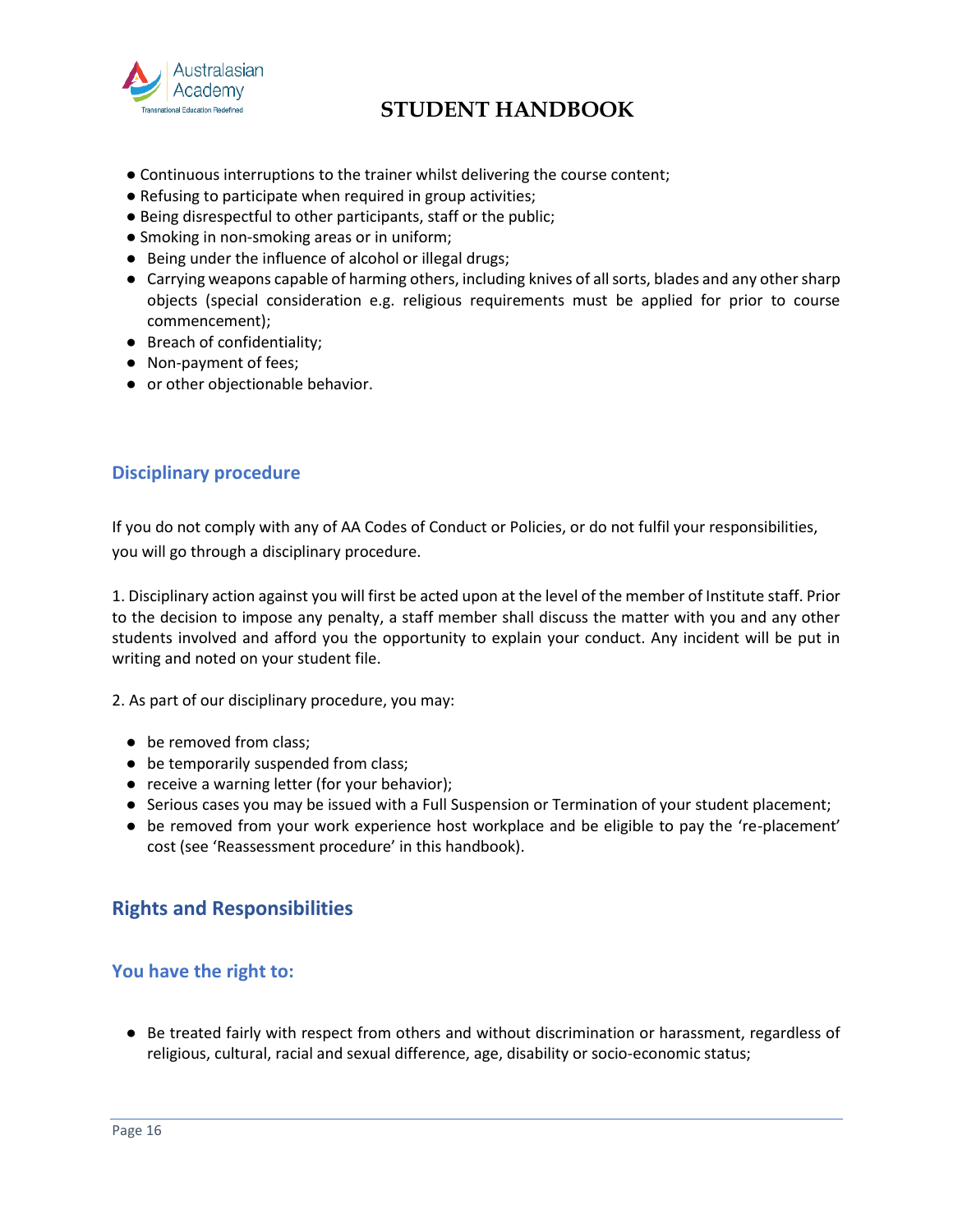

- Have personal property and the Institute's property protected from damage or other misuse;
- Have any disputes settled in a fair and rational manner; lodge a complaint and have it investigated effectively without fear of retaliation or victimization; and
- Work and learn in a supportive environment without interference from others; work in a safe, clean, orderly and cooperative environment;
- Apply to have existing skills and knowledge recognized;
- Privacy concerning records containing personal information, (subject to other statutory requirements and other agreed uses);
- Be given information about assessment procedures at the beginning of the unit and progressive results as they occur and appeal within twenty-one days
- Of receiving notification of any decision made about late or missed assessment;
- Express and share ideas and to ask questions.

The ESOS framework protects your rights, Including:

- The right to receive, before enrolling, current and accurate information about the courses, fees, modes of study and other information from your provider.
- The right to sign a written agreement with your provider before or as you pay fees, setting out the services to be provided, fees payable and information about refunds of course money. You should keep a copy of your written agreement;
- Your right to get the education you paid for.
- If you feel that your rights as a student are being compromises, or you cannot for any reason, fulfil your responsibilities, please make an appointment to see the Student Support Officer.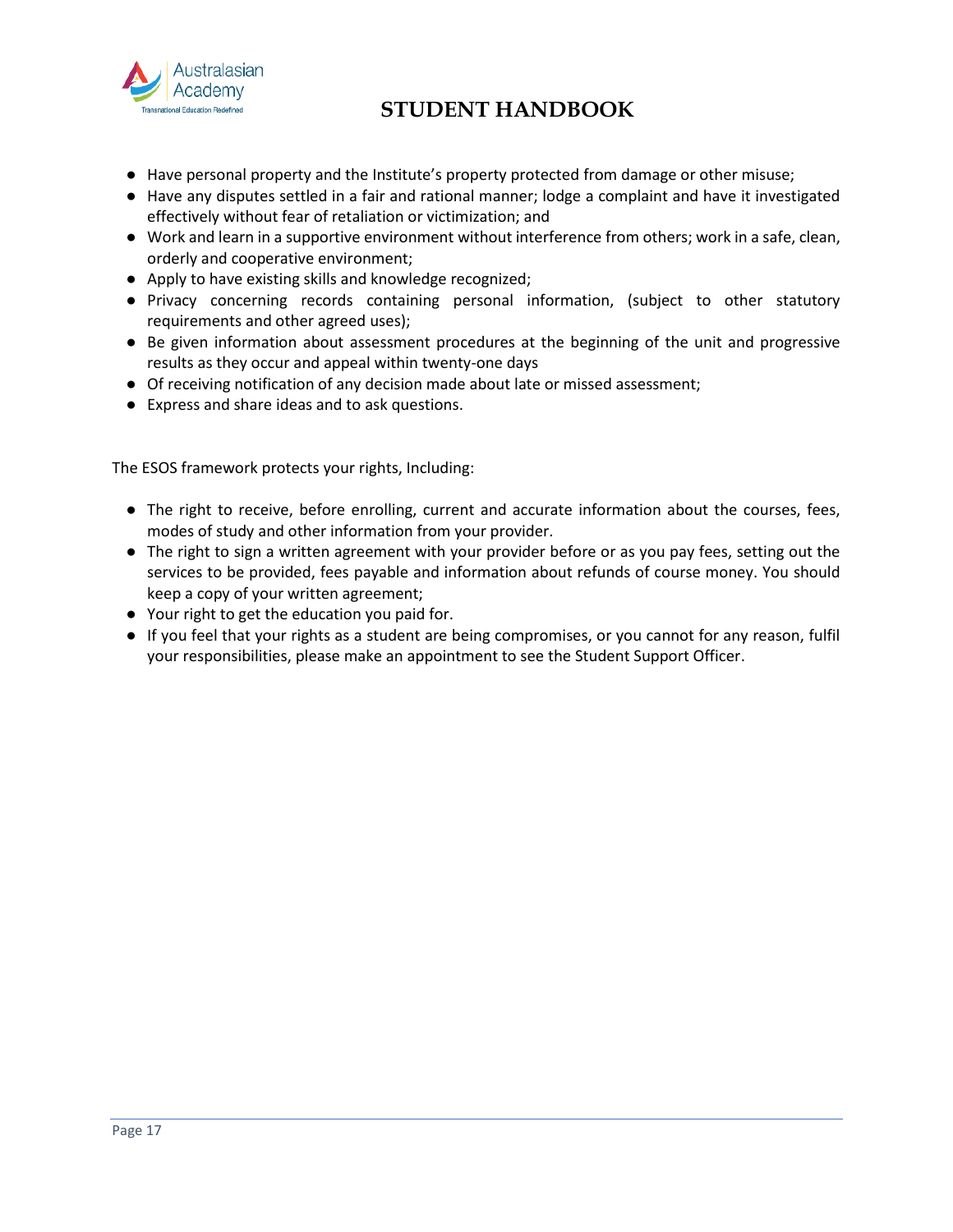### <span id="page-17-1"></span><span id="page-17-0"></span>**Academic Requirements**

### **Academic**

You must maintain satisfactory performance standards by passing each of your assessments. The courses you are undertaking are not just knowledge tests and you may be assessed in several different ways but all require you to be on-site and to provide written evidence to demonstrate you know and understand the learning outcomes. These are called Units of Competencies.

Student progress is reviewed at the end of each study period. If you are found Not Yet Competent in half or more of your completed units you will trigger an intervention strategy, which may include counselling, referral to tuition services and reassessment. Your course progress may also be identified for review during the study period, and reviewed at other times including on return from suspension of studies and after extended absence.

### <span id="page-17-2"></span>**Attendance**

AA requires you to attend **at least 80%** of the scheduled theory classes, unless you are sick and have a medical certificate signed by a registered doctor in Sri Lanka (see 'Doctors session'). This forms part of your academic requirement as you need to attend classes to pass assessments and continue meeting course requirements. It is important that you arrive at your training location **before** class starts, to prepare for the lesson. Lateness interrupts other students and valuable work is missed. Students are expected to return to class **on time** after breaks. If you are continually late and disrupt the class you may be asked to leave and return on time to the next class, this will be marked as a non-attendance.

The attendance register or 'roll' is taken every day and records the time you are in class. Even if you attend every day if you are consistently late your attendance percentage will be lower.

You are required to notify reception or your trainer if you are unable to attend a class. If you think you will be away or otherwise unable to attend class you must contact the Student Support Officer. If you are absent on the date of a group or individual assessment you will be required to either complete the assessment on your own or be reassessed on another date. (See the 'Reassessment procedure' in this handbook.) You may need to pay a fee.

If your attendance drops below **80%**, you may be sent a warning letter warning that low attendance may result in an inability to meet academic requirements, and you may be identified for academic intervention. Please see "academic intervention" in this handbook for more details.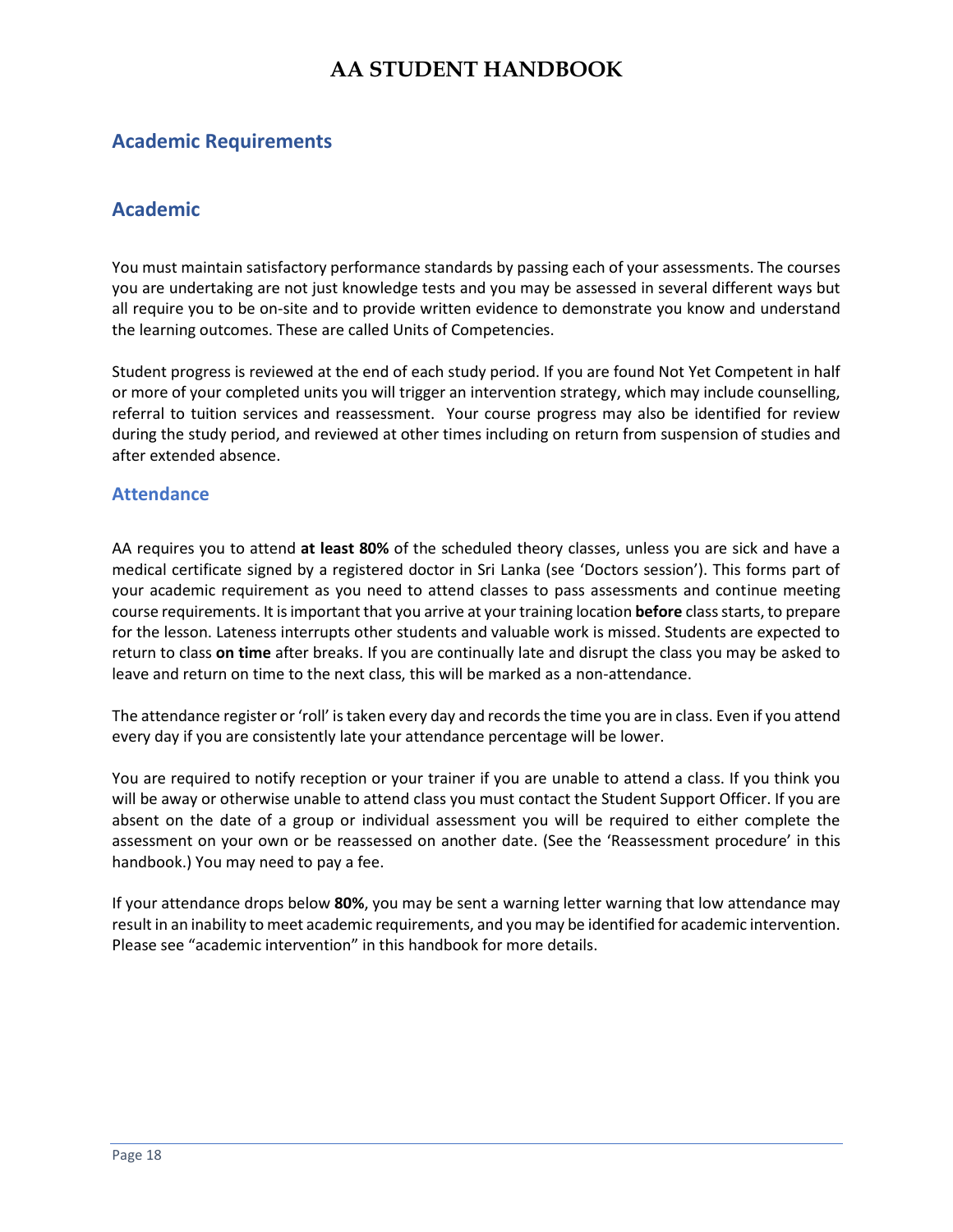### <span id="page-18-0"></span>**Behavior**

Acceptable behavior is part of the ongoing course requirements. Please read the 'Student Code of Conduct' and disciplinary procedures (in this handbook) carefully and understand the consequences of not meeting behavior requirements.

### <span id="page-18-2"></span><span id="page-18-1"></span>**Training & Assessment**

### **What Are Unit of Competencies (UOC)?**

You will be assessed on units which are about the skills, knowledge and attitudes you need to complete. You need to show a proficiency in a unit to be deemed **COMPETENT** in that unit.

Throughout each unit your skills and knowledge will be assessed in several ways. The assessment of your competency means that you must be able to "Show, Talk About and Apply" what you have learned. For each unit there are a number of assessments. These may include workbook activities, written exams, projects/ assignments or role plays. The level of your performance is assessed against the units which form the national standards. This means that the evidence you provide and the competencies you demonstrate must meet the standard of performance already set. If your knowledge and skills are deemed 'satisfactory' in these assessments, you will be marked C (COMPETENT) for the unit or if you cannot demonstrate your skills you will be marked NYC (NOT YET COMPETENT). In the instance of being marked as NYC you will be notified by your trainer and will be given opportunity of re assessment. (Please refer to the sections about re assessment in this handbook)

### <span id="page-18-3"></span>**Training delivery**

When you start each unit of competency, your Trainer will discuss the suggested content matter for the unit of competency including how you will be assessed (if you have specific learning needs, the trainer will make sure that the methods used will reflect your requirements). You will be asked to sign an acknowledgment stating that you understand what is required of you to pass the unit.

Prior to commencement of a unit your trainer and assessor will outline how each unit of competency will be trained and assessed. Prior to completing your assessment, you will also need to acknowledge that you understand the assessment conditions.

**Classroom attendance:** You will attend regular classes and the trainer will moderate the learning pace, method and sequence appropriate to your learning needs. Learning methods will vary and can include case study scenarios, field trips, 'hands on' practical classes, role play techniques, discussions, presentations and assignments in groups or individually.

Your learning is supported by the AA Wireless Internet capability which is available at the campus. You will receive computer resources that support learning and contain activities and assessments for each unit as part of your resources.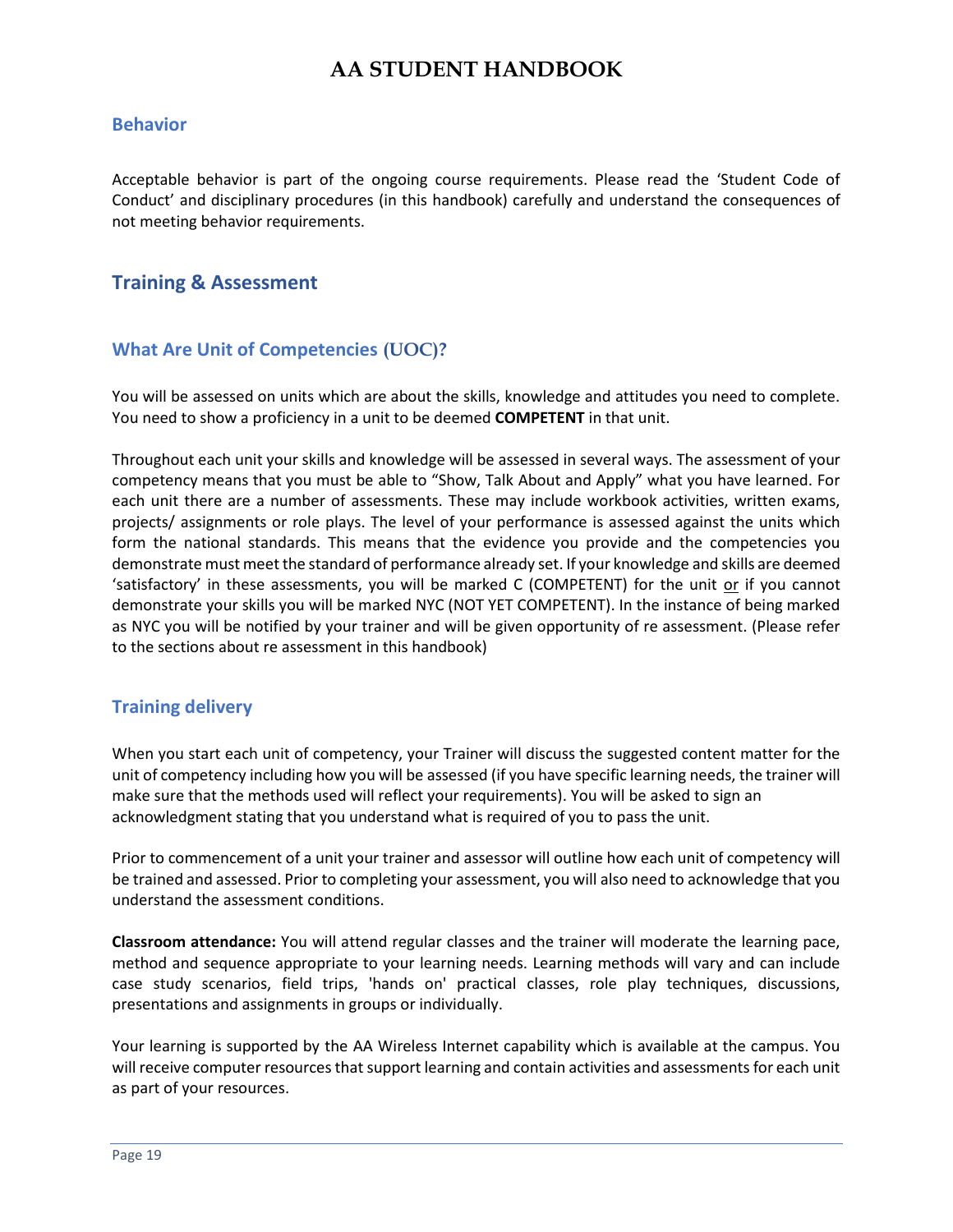### <span id="page-19-0"></span>**How you will be assessed**

Your Lecturer will provide you with feedback and guidance based on informal assessments you do in class. These assessments do not contribute to your final grade but give you and your Lecturer information about your progress.

All lecturers and assessors have academic competency which means that they have the particular skills and knowledge relevant to the industry area in which they are delivering.

### <span id="page-19-1"></span>**Work Placement**

It is a requirement of your course that you complete a set number of work experience hours along with a predetermined number of service periods during the second half of your course. This work experience forms an assessment method and forms part of the evidence that proves your competency. Without this form of assessment and experience, you will not be able to gain a qualification and graduate.

- Foundation in Hospitality Management Three Months
- Diploma in Hospitality Management Six Months
- Advanced Diploma in Hospitality Management Six Months

This can be done by one of the two ways below:

- 1. If you have a job in the industry and request to complete Work Placement in this workplace, Australasian Academy will audit the site to be approved as an acceptable site. If the site is found to meet the requirements of the course, you will then be able to log the period of work required.
- 2. Australasian Academy supports students' opportunities for industry work placement. AA will review your performance before offering a place in an employer's establishment. All units undertaken are considered a pre-requisite for work experience. You must meet course attendance requirements to be offered this option.

### <span id="page-19-2"></span>**Work Placement Requirements**

You are required to meet course requirements (including academic & behavior requirements) to commence the Work Experience component of your course. All units undertaken are considered prerequisites for work experience.

This means that you need to be found competent in all units undertaken and have an attendance rate of **80% or above** to be placed with a host employer. You will not be placed until you meet these course requirements.

In the event that you need re-placement in a workplace because: a workplace requests your removal or you are otherwise suspended or removed from a workplace as a result of misbehavior, inappropriate behavior or a breach of the Student Code of Conduct, including continued absence without extenuating,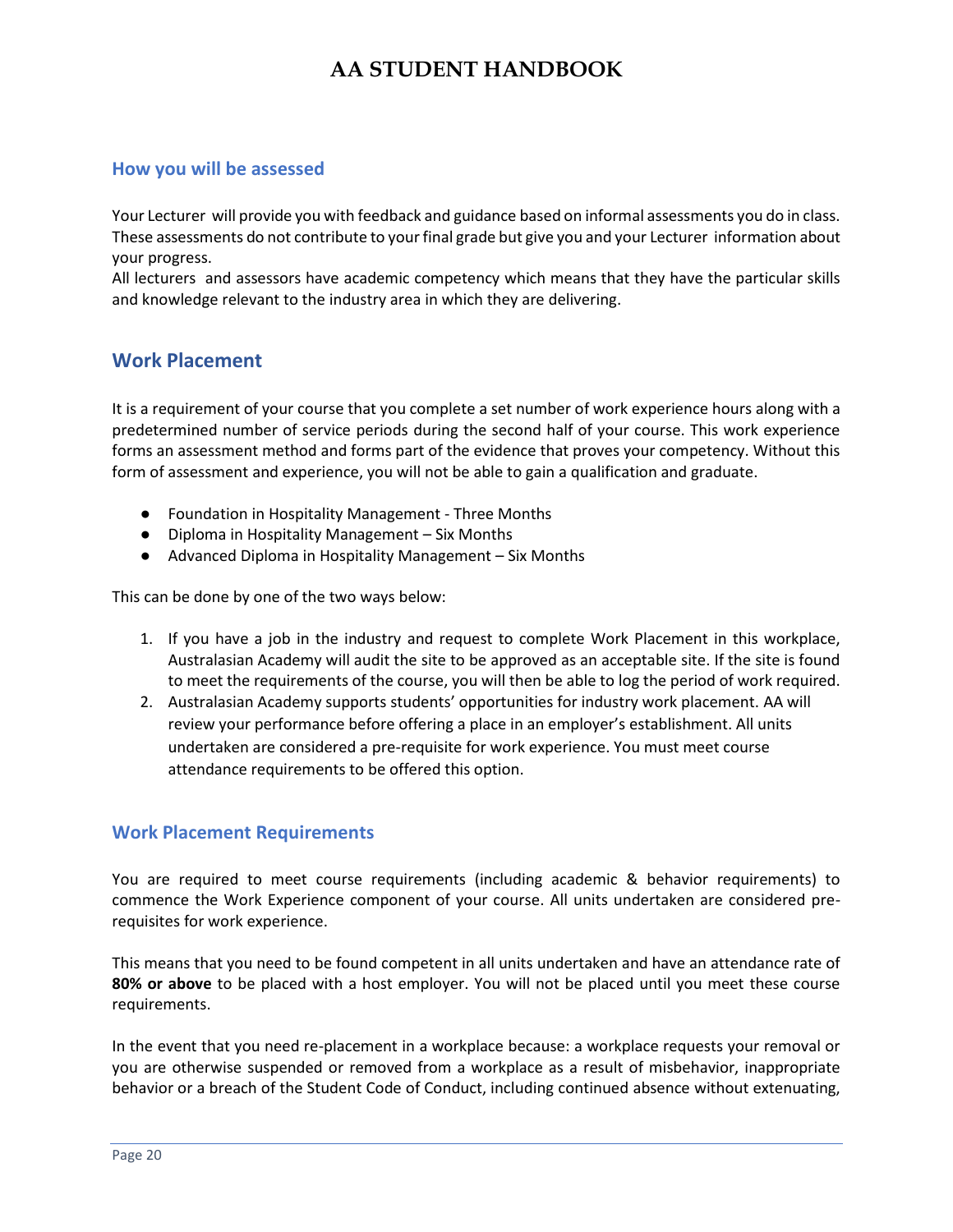compassionate or medical reason; you will be liable to pay re-placement costs, outlined in the 'Fees & Charges' section in the student agreement.

#### <span id="page-20-0"></span>**Log Book**

You will receive a log book when your work experience placement begins. Complete the first page with as much information as possible. Your logbook is a valuable document as it provides a record of the number of hours completed in structured on-the-job training as part of your course and the activities undertaken during the work.

It is your responsibility to show your log book to your host employer or supervisor every day to verify that you have completed your time sheet accurately and you have listed all the activities undertaken during your work placement. These activities should be entered daily.

Your log book is your responsibility and lost or stolen log books may mean you need to repeat hours. Field officers will check these log books during workplace monitoring visits at your host workplace, as well as assessing your skills during the visit.

You will be required to attach the following documents to your log book and hand this to the field officer:

- Pay slip
- Function running sheets
- Photos

### <span id="page-20-1"></span>**Reassessments**

Please see the Reassessment Policy in this handbook

If you are found 'Not Yet Competent' for a unit or 'Unsatisfactory' for an assessment, AA will give you a Reassessment Notification Form with details of the unit and/or assessments you need to be reassessed for. This notification is entered into your student file.

When notified, you need to take this notification to reception within 1 week, pay applicable fees, and be booked into a reassessment session during or at the end of the term. You will be given a receipt that you must take back to your trainer. Re -assessment fees will apply unless you submit a medical certificate for the assessment date you missed within 5 days or have extenuating circumstances.

In either case, you will need to attend the office to book your reassessment and explain if necessary. Students at AA are allowed to repeat assessments once. Re-assessment fees are summarized on the 'Fees and Charges' form. You must arrive at your reassessment date ready to complete the assessment. Failure to do so will result/ NYC and in a loss of the payment.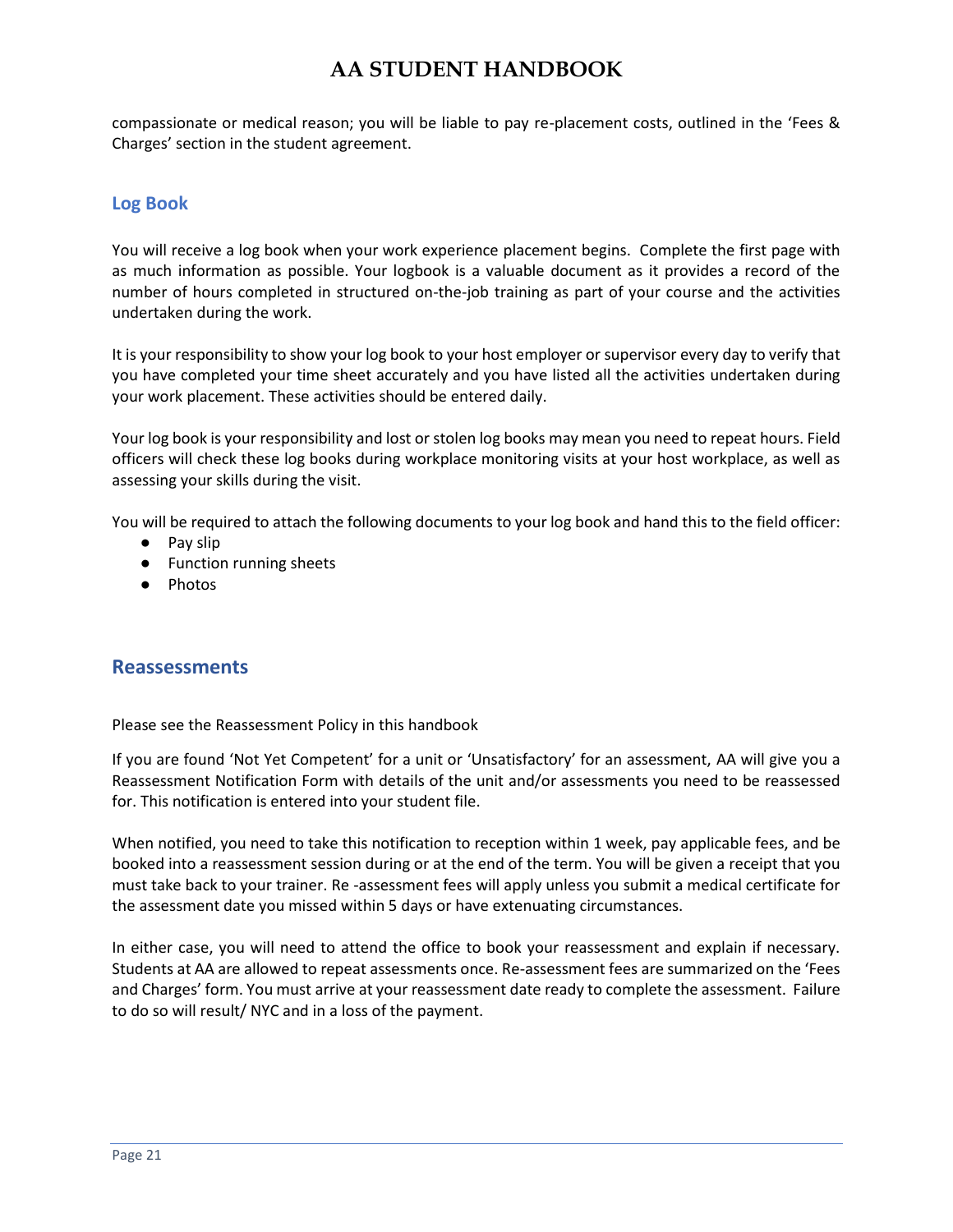If you do not book your reassessment or do not attend a booked reassessment day without medical or extenuating circumstances, you will receive an academic warning. If this happens more than once for any one unit or units, you will not be given further opportunity to be reassessed for those units. Any payment for reassessment, does not carry to the next reassessment session.

### <span id="page-21-0"></span>**Assessment Appeals**

Please see the 'If you want to…make a Complaint or Appeal, section of this handbook.

#### **What is Reassessment?**

Reassessment is a planned activity organized on behalf of AA that allows the opportunity for the student to present evidence of their skills and knowledge when matched against specific National Industry Competency Standards. AA is committed to implementing valid, reliable, fair and flexible reassessment processes that comply with the requirements for the implementation of assessment by Registered Education Organizations.

#### <span id="page-21-1"></span>**Principles of Reassessments**

Validity, reliability, flexibility and fairness are the principles underpinning the development of reassessment and assessment tools.

### <span id="page-21-2"></span>**Reassessment Scope and Contexts**

- Reassessment can be presented in a range of contexts. Reassessments can be undertaken by the student/s as part of a process of gaining a qualification, or as an isolated activity so as to achieve recognition and attainment of one or more National Competency Standards for a specific purpose, relevant to the student.
- Reassessments can be presented within the following formats:
	- Observation by an assessor of demonstrated skills and knowledge i.e. undertaking work tasks in the workplace, undertaking a simulated work activity or participating in an interview, undertaking nominated learning outcomes as part of the training plan;
	- Research and reflection through the presentation of a written task;
	- Response to Question and Answer task/s, either written or oral, that allows knowledge and skills to be demonstrated.
- Reassessment may only be undertaken at times and dates as clearly outlined in the AA Procedures document.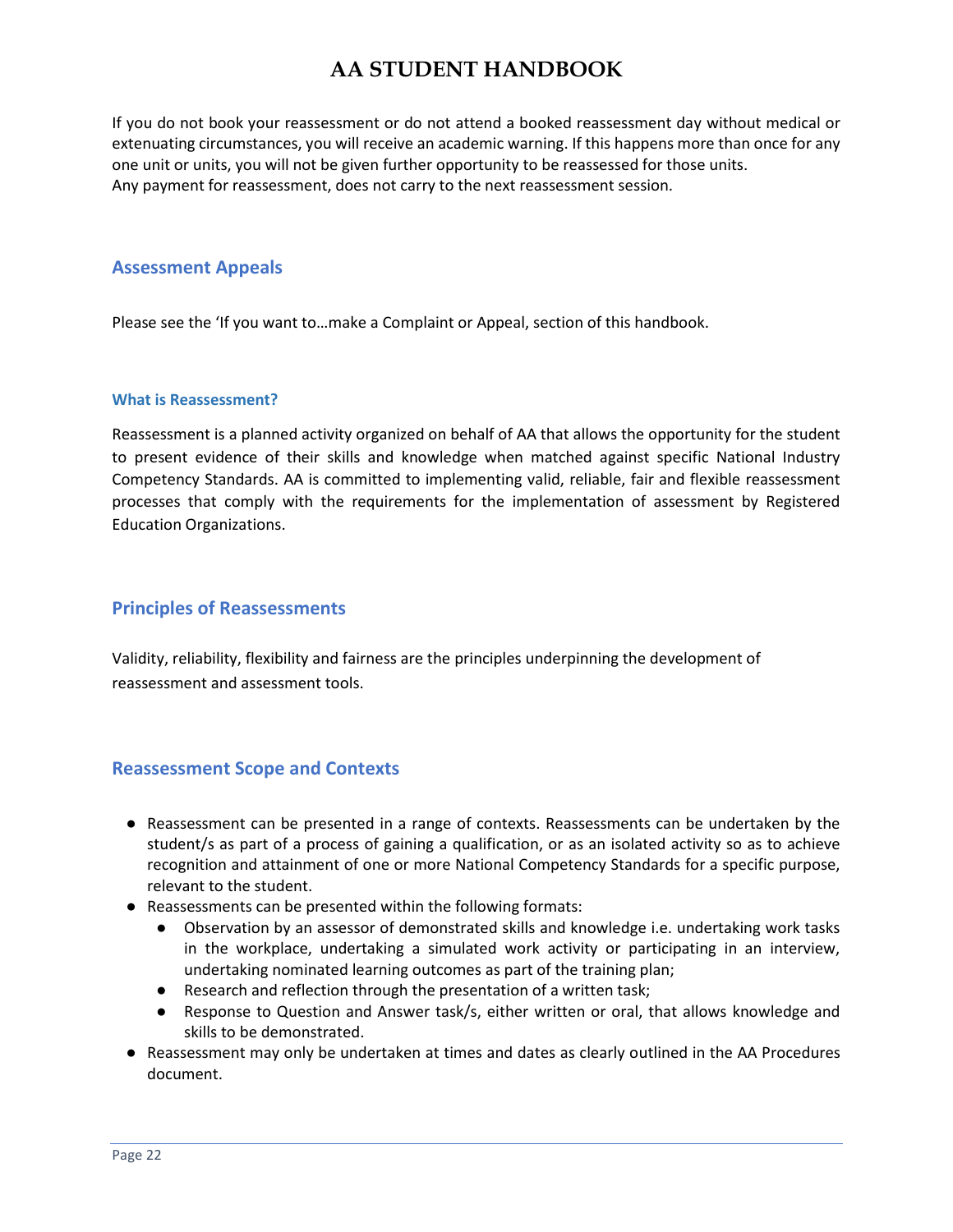#### <span id="page-22-0"></span>**Reassessment Procedure**

#### **Overview**

Reassessment provides the student/s the opportunity to meet competency outcomes in line with the required skills and knowledge of the stipulated unit of competency/s.

#### **Procedure**

AA reassessment structure is as follows:

#### Moodle

- 1) The student is deemed unsatisfactory in an activity or NYC (Not Yet Competent) in the unit. They are notified by their trainer that they are NYC and feedback is given to them.
- 2) *First in class reassessment attempt Theory & Practical* The trainer is to notify the student of a suitable time within the intake to sit the required reassessment. This is undertaken at no expense to the student. For Moodle this is your second attempt. All practical UoC are only provided two attempts without charge. All additional Practical reassessments are governed by the procedures under the heading of "Further Reassessments", additional fees and charges will apply.

#### 3. **Further Reassessment - Out of class reassessment**

If a student is still NYC after the in class assessments, the student is to be notified by the Trainer or Principal.

There will be no further reassessment attempts undertaken at this point. (If a further reassessment is to be given, this is at the discretion of the Principal / General Manager).

A repeat of the unit or stage will be required at this point. The student will be required to meet with the Principal or General Manager to arrange a time for the student to sit the repeat of unit.

All repeat of units will be conducted outside of the student's normal class time, in the following term and a cost will apply.

All results are to be given to Administration within 3 days of the reassessment being undertaken.

#### **Refer to the below table for costs.**

| First in class reassessment   | $HKM = 5,000$                                                  | Students are to see reception and |
|-------------------------------|----------------------------------------------------------------|-----------------------------------|
| attempt - Practical component | $IFB = 5,000$                                                  | make payment and booking.         |
| First in class reassessment   | All $UoC = No Charge$                                          |                                   |
| attempt - Theory component    |                                                                |                                   |
| Out of class reassessment -   | Students will be advised of cost by Principal, General Manager |                                   |
| <b>Practical</b>              | or Student Support Officer                                     |                                   |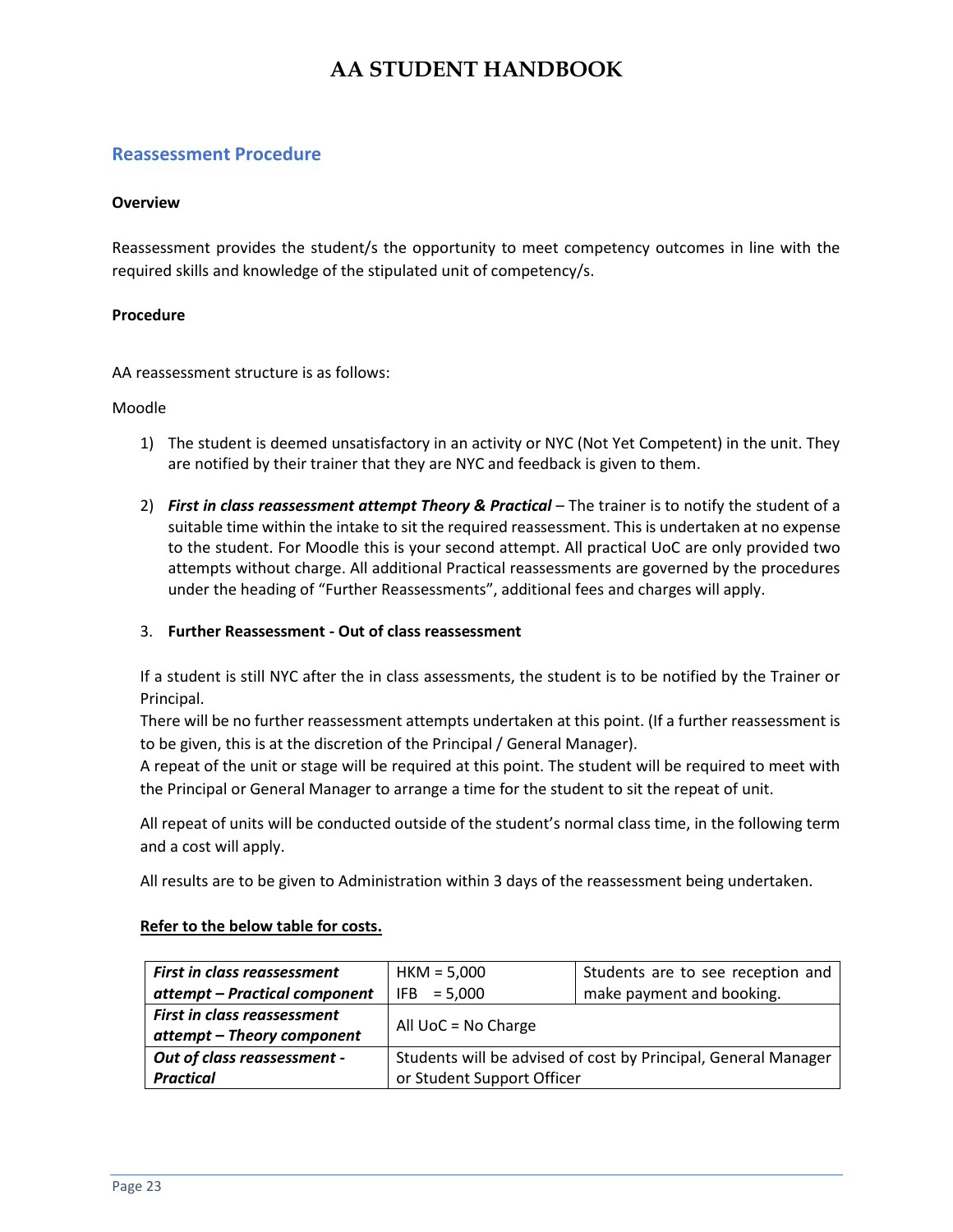| Out of class reassessment -<br><b>Theory</b>                                                                                                                                   | All $UoC = No Charge$                                                                                              |
|--------------------------------------------------------------------------------------------------------------------------------------------------------------------------------|--------------------------------------------------------------------------------------------------------------------|
| <b>Repeat of Unit</b>                                                                                                                                                          | Students will be advised of cost by Principal, General Manager<br>or Student Support Officer Rs.20,000/- per unit. |
| <b>Repeat of Stage</b>                                                                                                                                                         | Students will be advised of cost by Principal, General Manager<br>or Student Support Officer                       |
| Note: students are advised to read this section with the current "Incidental Fees and Charges"<br>Fees and charges are subject to change at the discretion of AA's discretion. |                                                                                                                    |

#### **Procedure of Reassessment for Work placement**

- 1. Where a student fails to meet the assessment requirements in full for the Industry Work Placement in accordance with the Learning Outcomes due to failure to meet the guidance and instruction from the Industry Work Placement Manager, of the nominated Unit/s of Competence the student will be required to re complete that unit in full.
- 2. Where a student is deemed to only have met partial competency in a nominated Industry Work Placement Unit.

This partial reassessment will be undertaken during the student's own time whilst continuing to undertake and meet the projected Training Plan Pathway as outlined within their original COE Terms and Conditions. This partial reassessment can only be determined by the Principal or General Manager or the Head of Industry Work Placement. The student will be consulted in relation to the decision made with regards to NYC (partial).

The decision of being marked as Not Yet Competent (NYC) may be due to:-

- Failure to meet the full nominated length of Industry Work Placement term;
- Failure to meet all learning outcomes for the UOC in question as outlined by the National Training Package requirements;
- Re adjustment of assessments methods and learning pathway will be at the discretion of the trainer and assessor.

#### **Conditions of Reassessment**

Reassessment will only be conducted on the following days:-

**Monday, Tuesday, Wednesday and Thursday** of the first week of each holiday break, unless specified by the Principal or General Manager. Work Placement reassessment dates are to be discussed with the Industry Workplace Manager. These appointments are to be booked in the Reassessment Calendar.

For students to be eligible to sit any form of reassessment, they must have attended a minimum of 80% class attendance for the unit in question. This requirement is to ensure that the student will have had an opportunity to learn the underpinning knowledge and skills required to sit the reassessment in question.

If a student has not attended this minimum attendance requirement, a repeat of unit must be scheduled.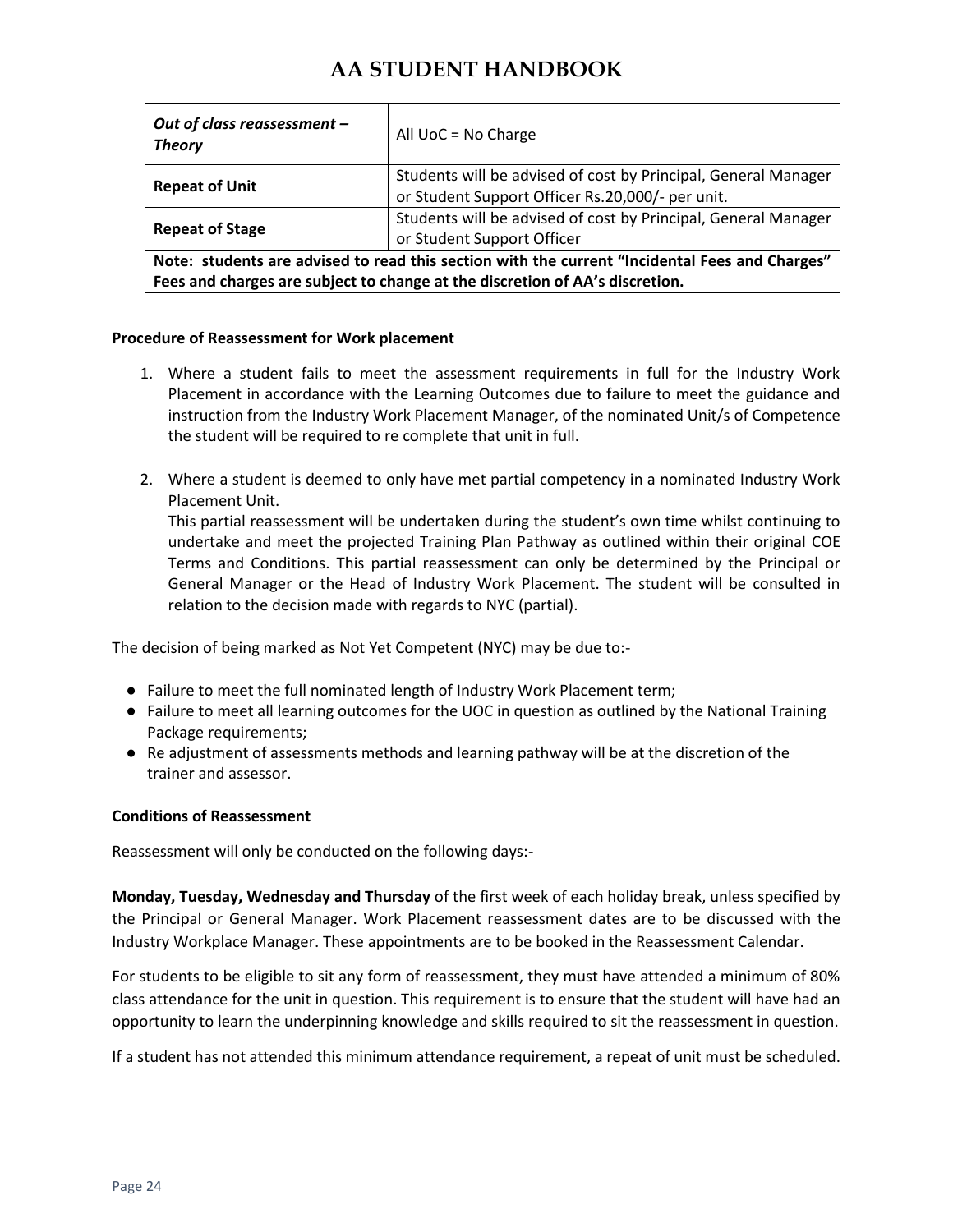If a student is required to repeat a unit or stage, the student will be counselled and explained the reasons. AA decision and options will be given to the student for dates and times where practical. Repeat of a unit or stage will be at an additional cost to the student.

It is the student's responsibility to attend their reassessment class on time and be prepared. Failure to do so may result in a NYC result, as they are not meeting the basic conditions of assessment.

Students who fall ill or have an extenuating circumstance that causes them to miss an assessment or become aware that the assessment date cannot be met, must inform the Student Support Officer as early as practicable and supply all required medical certificates or evidence to support their missed reassessment period. A rescheduled time will then be set for the following term break (or alternate time as approved by the Principal or General Manager).

If the student fails to submit the required medical documents or evidence they will have the opportunity to re-sit their reassessment, however the further reassessment will be at their own expense. (Refer to table of costs, original reassessment prices-not missed reassessment prices apply.)

If the above conditions are not adhered to, students will be deemed Not Yet Competent.

All AA training staff are required to give constructive feedback and counselling to assist the student to improve their knowledge and skills prior to the next assessment event.

All students have the right to appeal any assessment decision made by AA. Please see the appeals process in the Student Handbook.

The General Manager of AA has the right to change this policy at any time without giving notice.

| <b>NYC</b>  | Not Yet Competent                      |
|-------------|----------------------------------------|
| <b>UOC</b>  | Unit of Competency                     |
| <b>IWPM</b> | <b>Industry Work Placement Manager</b> |
| AΑ          | Australasian Academy                   |
| <b>COE</b>  | <b>Commencement of Enrolment</b>       |
| GM          | <b>General Manager</b>                 |

### **\*Key words in this section**

### <span id="page-24-0"></span>**RPL, CT & RCC**

This Process must occur within 5 days from commencement of the course. For more detailed information, please refer to the RPL, CT & RCC brochure, which is available in the student handbook and on the website.

A **Credit Transfer (CT)** is when you have a credit transcript from a registered training provider stating you have completed units of competency that are the same as units taught in your course at International Management Institute. These units are credited to you so you do not need to repeat units you have previously passed.

**Recognition of Prior Learning (RPL)** refers to an assessment of your current skills and experience as they apply to the units of competency in your new course. Evidence of competency can be collected from sources such as current job performance, resumes with supporting documents, log books, job descriptions, projects or assignments or workplace interviews. International students are advised that where this recognition is issued prior to the issue of a visa, then the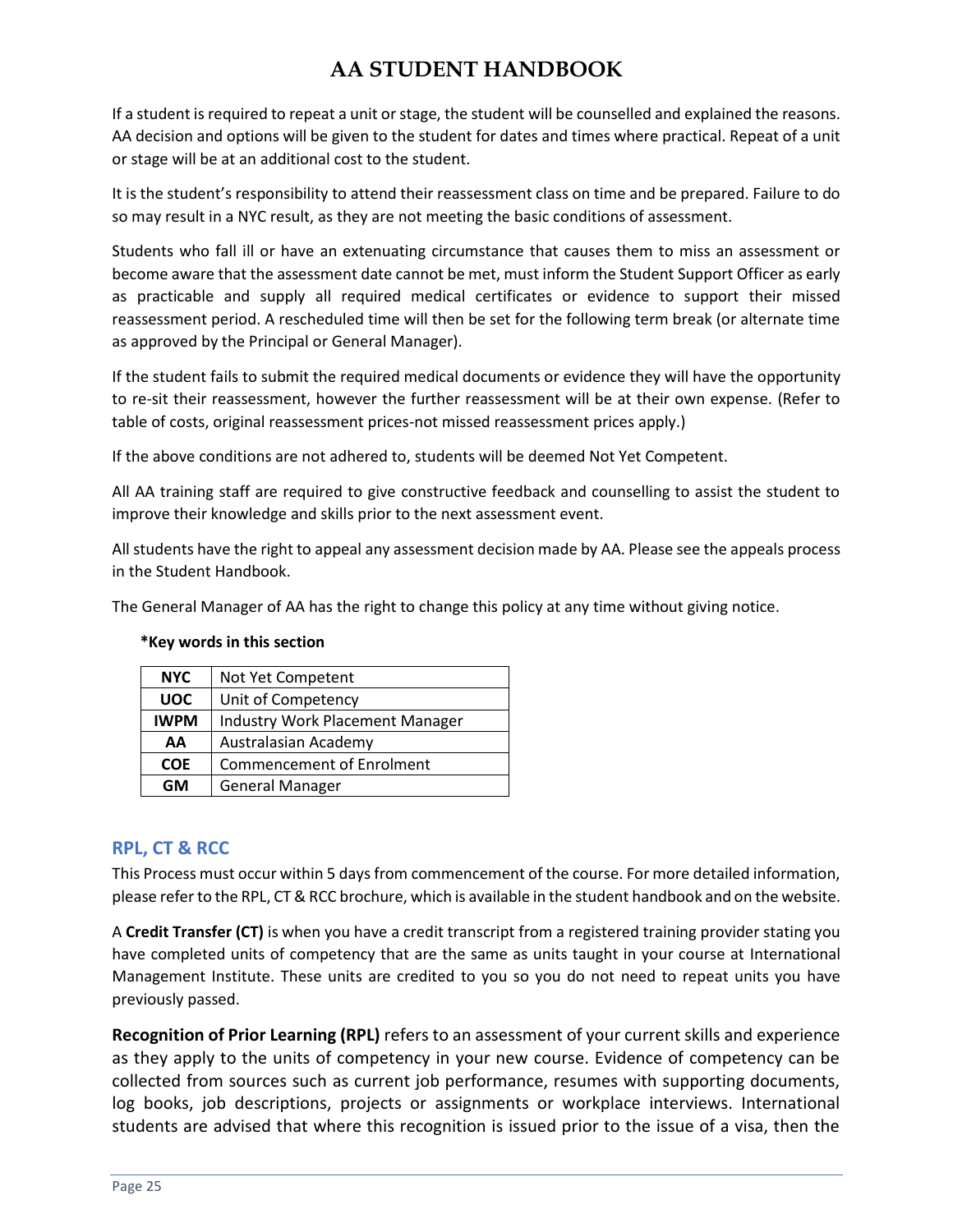period of your visa will be reduced to compensate. Where recognition is granted after the visa has been issued, then AA will review your enrolment to ensure you maintain full study load with supplementary materials and supervised study.

**National Recognition**: The Academic Manager will make the final decision on all Recognition of Prior Learning (RPL), Credit Transfer (CT) or Recognition of Current Competencies (RCC).

If you would like to apply for Recognition of Prior Learning (RPL), Credit Transfer (CT) or Recognition of Current Competencies (RCC), please complete the appropriate form. Commonly used forms are available on our website, otherwise please contact Reception or a Student Support Officer

### <span id="page-25-0"></span>**Course Completion**

When you have completed your course, we will either issue a certificate attached to a record of results or statement of attainment.

You will receive your qualification or statement at a graduation ceremony. See 'student events' in this handbook.

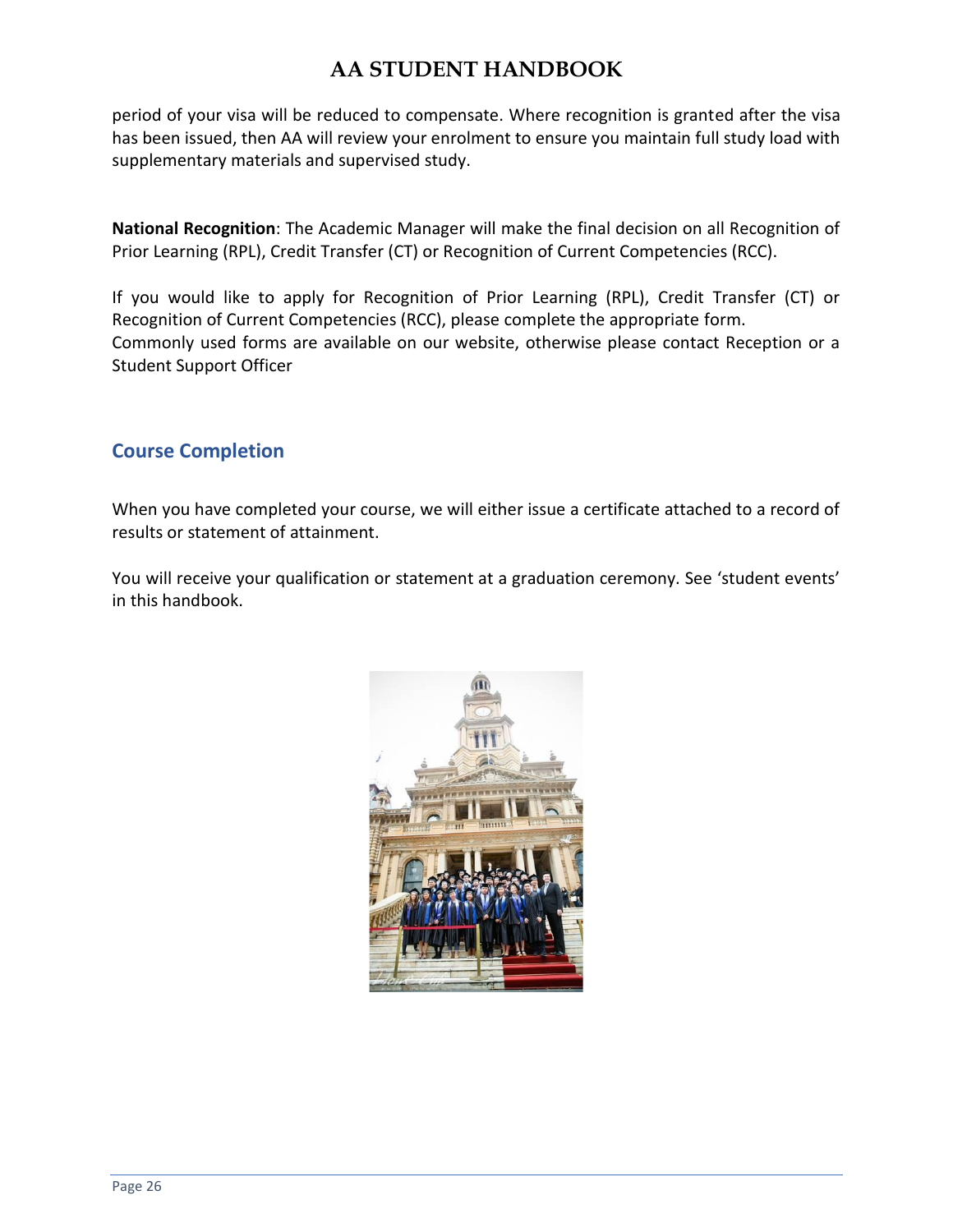### <span id="page-26-0"></span>**Incomplete Qualifications**

If you leave the course without actually completing and being deemed competent in all of the assessments in full, then you are only entitled to be issued with a statement of attainment. This is simply a list of those units that you have been competent in during assessment.

### <span id="page-26-1"></span>**Reissuing Qualifications**

AA keeps records of your course with us for 30 years. If in the future, you need another copy of your certificate then writes us a letter. The letter needs to state:

- Your name (if your name has changed please write both your new name and your name at the time of the course);
- Your date of birth;
- Your current address (and your address at the time of the course if you remember it);
- The course you completed;
- When that course started and finished; and
- Any other detail you can give to identify yourself.

We will review your request and either send a new certificate or statement of attainment; or send a letter explaining why we can re-issue your qualification

Note: this section should be read with Issuing of Certificates under graduation in the *Student Service* section of this handbook.

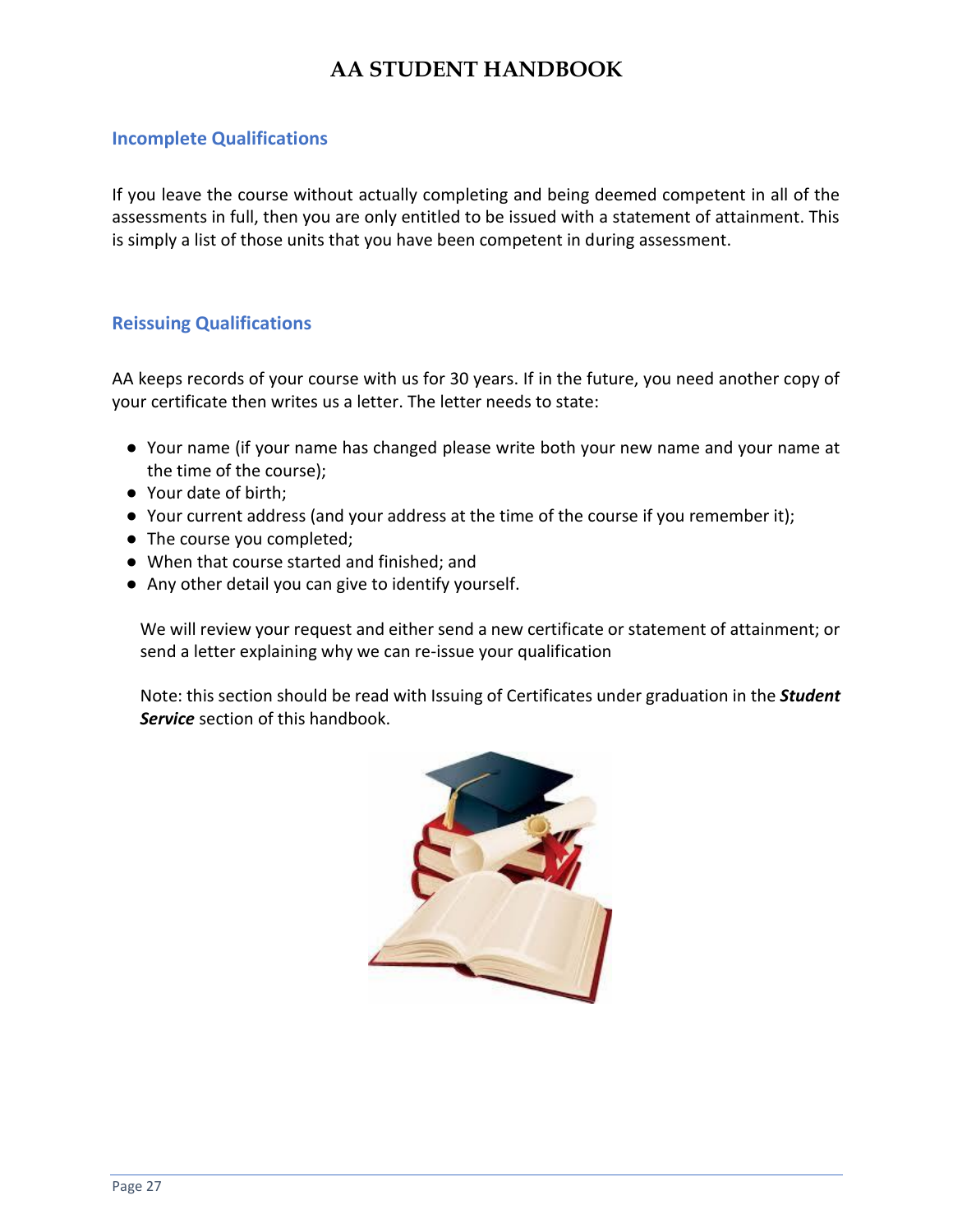### <span id="page-27-0"></span>**View your results**

All students can gain access to their results and attendance rates through the Student Resources Centre (SRC).

The SRC is an online portal for students to be able to update their personal details, view courses, their current timetable and results as well as their attendance percentages. They also have access to view emails communications and relevant supporting documents logged by the student administration team. All communications are primarily sent to students via email. This SRC provides all students with an overview of their course progress. All students are trained on how to use the Student Resources Centre in class; they are sent an email once their portal has been activated, explaining how the Student Resource Centre works and their user information.

### <span id="page-27-1"></span>**Change your timetable**

Students are allocated a location and timetable on enrolment. You are required to attend all classes in your allocated timetable. This timetable may change during your course. Timetables are not able to be changed on request.

If you have extenuating compassionate circumstances, you can complete a **"Timetable Transfer Request" form**, available from reception or on the website. Changes must be approved by the Academic Manager and will only be made for extenuating circumstances.

### <span id="page-27-2"></span>**Defer, suspend or transfer your course**

You are only allowed to defer commencement of a course or suspend studies of a course on medical grounds (with a doctor's certificate) or other exceptional compassionate circumstances.

**Compassionate or compelling circumstances** are those which are beyond your control and have an impact upon your course progress or wellbeing. AA will make the assessment based on the appropriate evidence.

If you wish to defer, suspend or cancel your enrolment, you need to contact the Student Support Officer or Admissions Officer and inform them of the reasons for deferment or suspension. Application for deferment, suspension or cancellation must be done in writing. If you would like to request leave please obtain an 'Application to Suspend Studies' form from reception or the website and make an appointment to see the Student Support Officer.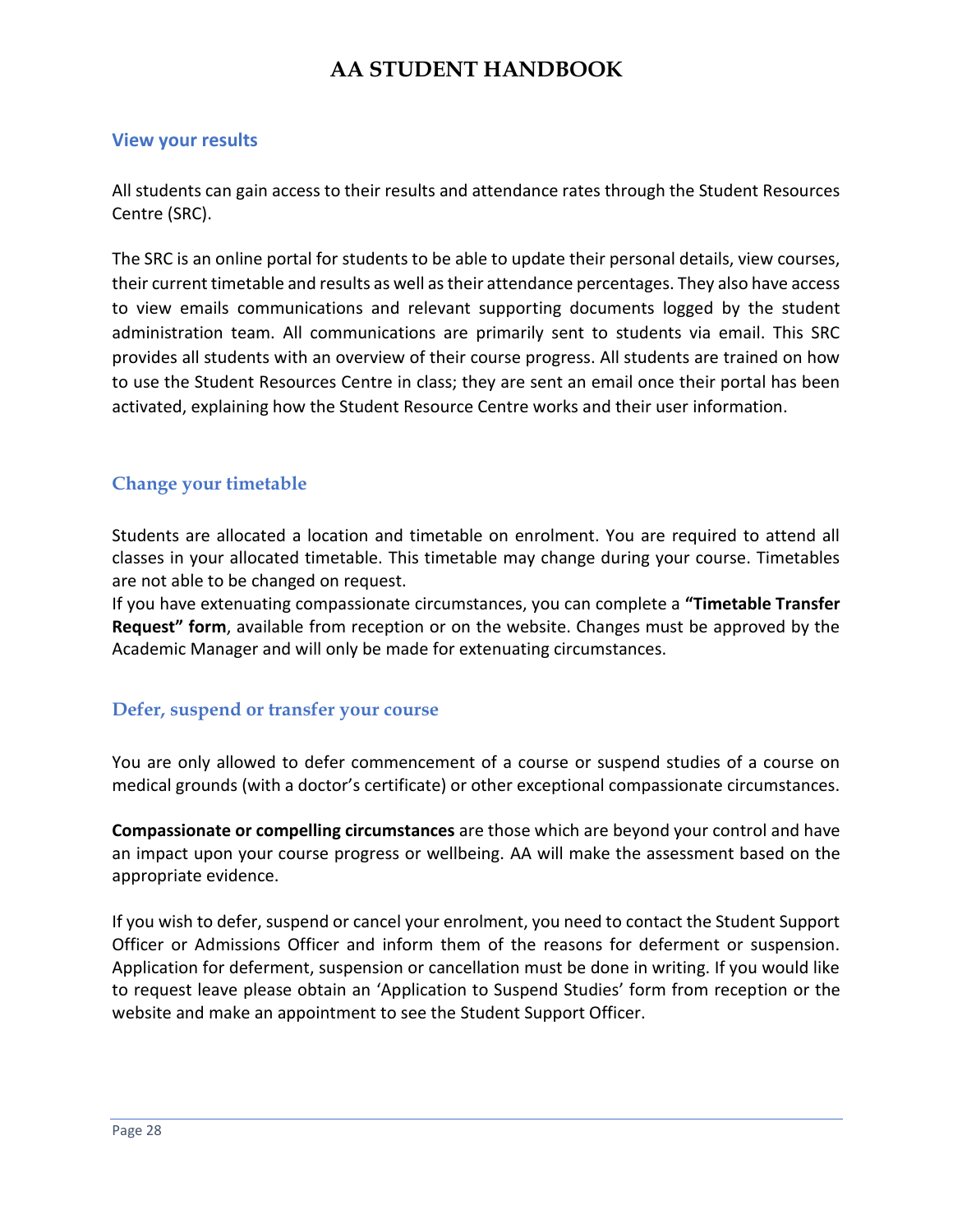If you are leaving the country, you will need to request a letter stating your approved leave dates and when you are expected to return to class. You MUST make an appointment with the Student Support Officer on or before your expected return date, and attend this appointment. If you do not contact the office on or before your expected return date, you inactively advise us that you will not be continuing your studies, and your course will be cancelled. (Please note that you may be liable for outstanding fees, read your Enrolment Terms & Conditions carefully.)

### **Suspension**

AA may suspend the enrolment of a student due to misbehavior of the student. See the 'Code of Conduct' and 'Disciplinary Procedure' section of this handbook.

### <span id="page-28-0"></span>**Complaint or Appeal Process**

If you have a complaint about training or some other aspect of vocational education then talk to your trainer and they will try to solve it at that time. If the complaint is not resolved, you can complete a **'Complaint and Appeal Application Form'** available through reception or on our website, or talk to the Student Support Officer, who will advocate on your behalf. You can also phone or email with your complaint or concerns.

We aim to resolve complaints quickly and effectively, if your complaint is substantiated, AA will take prompt and appropriate action to resolve the circumstances. If you are complaining against another student or staff member, your complaint can be handled as confidential and your privacy ensured.

### <span id="page-28-1"></span>**Complaints**

Complaints are investigated fairly and objectively and you will receive details of the outcomes of your complaint. If you are not satisfied with the outcome, you can let us know, and the matter will be referred to the General Manager for review by an independent mediator. Again, you will be told details of other investigation and details of any decisions made. If you choose to access our Complaints or Appeals Process, your enrolment will be maintained with the Complaints or Appeal Process is ongoing.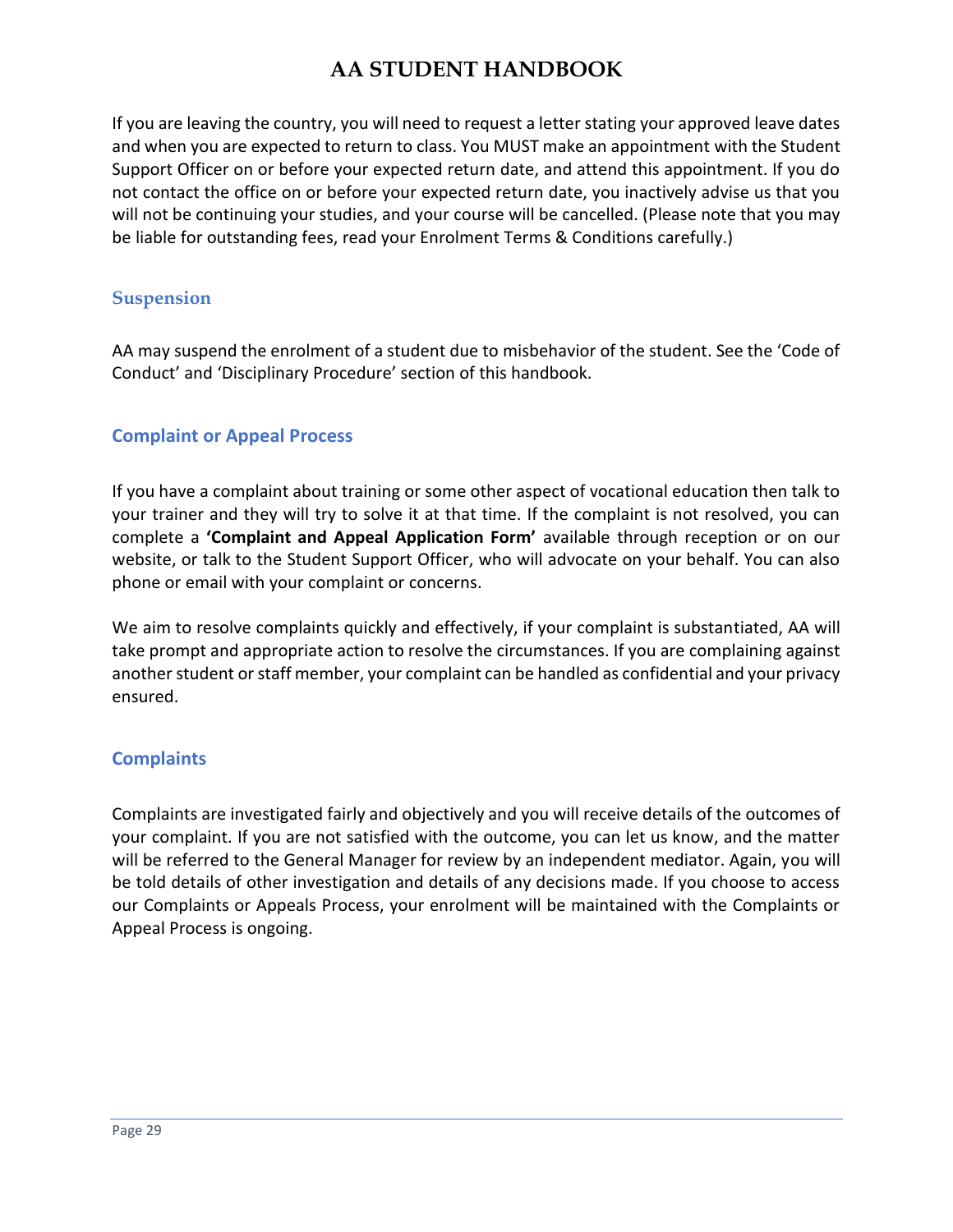### <span id="page-29-0"></span>**Appeal against an Assessment Outcome**

AA maintains a supportive and fair environment, which allows you to appeal your assessments or recognition decisions within one week of being notified of the decision or within 4 weeks of the assessment date, whichever is longer.

You should initially discuss the assessment outcomes with your trainer/assessor. If this does not resolve the matter, or if the trainer is an active respondent to the appeal, then you can see the Student Support Officer and complete an '**Assessment Appeal Form'**.

We will gather information including your records; attendance; assessment tools and assessment data; and any other supporting documents, and refer you to the Academic Manager. You will need to make an appointment to see the Academic Manager, and you can bring a support person if you like. The Academic Manager will then consider the issues raised and attempt to resolve the appeal to your satisfaction. You will be notified of outcomes of your appeal.

If you would rather not see the Academic Manager, or if the issue has not been resolved to your satisfaction, you can see an alternative mutually agreed independent mediator who will meet with you with minimal cost.

### <span id="page-29-1"></span>**Give feedback**

You will be asked to complete a survey each term, as well as after orientation and at various other times. All feedback is appreciated and confidential. You will also be asked to complete a Learner Engagement survey. This survey will focus on the extent to which students are engaging in activities likely to promote high-quality skill outcomes and will include student perceptions of the quality of their competency development and the support they receive from AA.

If you have areas of concern, issues or would like to make suggestions for improvement, please contact the Student Support Officer or email us. AA prides itself on being involved in continuous improvement of its learning and teaching environment. The Student Support Officer is in charge of collecting and processing student survey data, which is used to improve AA teaching activities.

If you have an idea or thought about something that could be improved, or added or started, please let us know! You can tell a Student Representative, or the Student Support Officer. We strive to provide an excellent service to our students and appreciate your thoughts and ideas.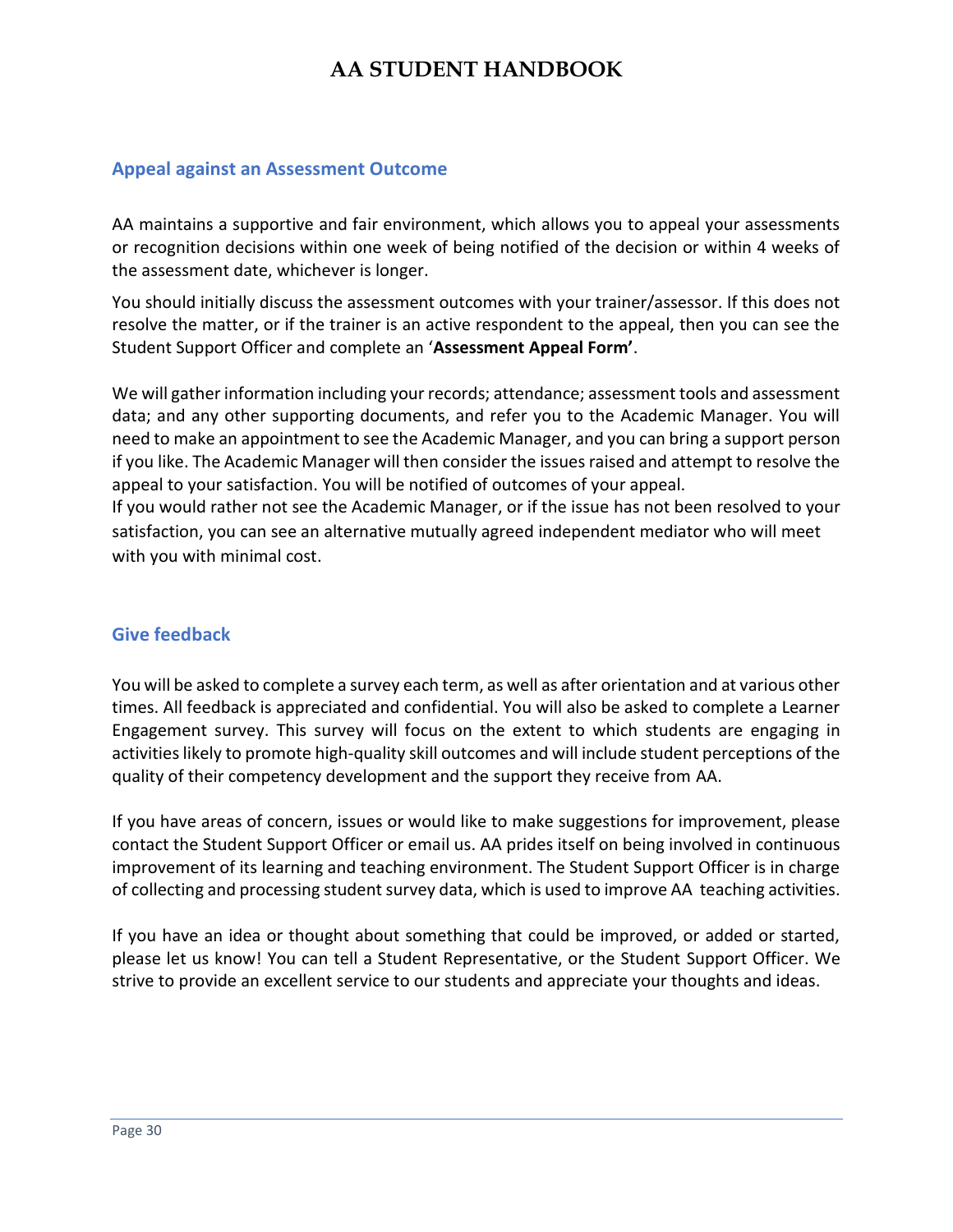### <span id="page-30-0"></span>**Student Services**

AA offers varied student services to support each student through their time with us and provide them with an enjoyable and sociable place to study. Student Events, Promotions and the Newsletter are all contributed to by students on the Student Committee.

**Student Events** are held periodically throughout the school calendar year and all students are invited and encouraged to participate. For information on current student events check the Student Notice Board, AA Social media communications such as Facebook and our website.

**Student Promotions** - includes competitions and draws, which motivate students to reach goals, such as 100% attendance rates and successfully completing a cookery quiz to go in the draw for a prize.

**AA** provides support to all students to obtain internships locally and internationally through AA partner Hotels. The services provided by AA career guidance and student affairs division includes:

- Professional Career development training sessions run through out each term;
- Career guidance and mentoring;
- Employment Assistance Program.

### <span id="page-30-1"></span>**Graduation**

A graduation ceremony is held for graduating students. At the ceremony you will receive your certificate and record of results, or statement of attainment. Various awards will also be presented to students who have been nominated by the Executive team within Australasian Academy. Students will receive a formal invitation to their graduation ceremony, stipulating date, time, location, dress code, with a list of awards to be presented. Group photos are taken and students have the opportunity to buy photos. All completing students are encouraged to attend and celebrate along with friends and family.

All completion certificates will be issued unless formal request from the students is submitted to student services addressing the reason of request prior to the scheduled graduation.

### <span id="page-30-2"></span>**Student Support/Affairs Officer**

If you have any concerns about AA or its academic and other programs or your progress, please feel free to contact our experienced Student Support/Affairs Officer. We are able to advise students in all aspects of student life. The Student Support/Affairs Officer is there to discuss and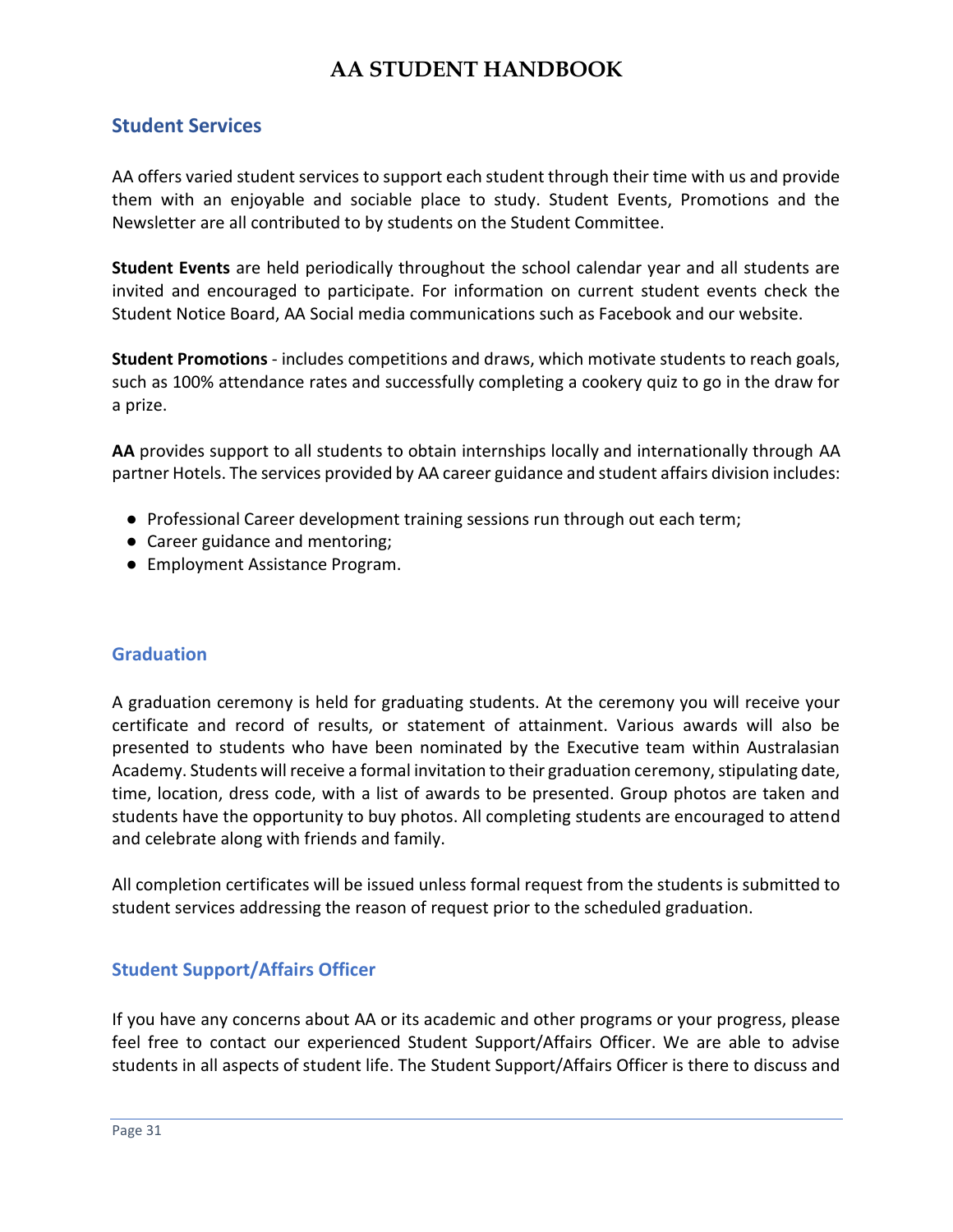support students with any concerns and may give advice or refer you to an external professional service.

The Student Support Officer can help you with:

- Support in finding accommodation for outstation students;
- Learning pathways;
- Provision for special learning needs;
- Provision for special cultural and religious needs;
- Provision for special dietary needs;
- Stress management;
- Access & Equity issues;
- Appeals/conflict resolution;
- Options for further study;
- Any other issue.

The Student Support Officer is to ensure equal access and assistance is available for all students.

#### *Make an appointment at the Reception to see the Student Support Officer.*

#### **Appointment Times**

Students must respect the time of appointment made with any AA staff member. It is considered impolite to be late to an appointment as the person you are meeting has arranged to see you. An appointment will be cancelled if a student fails to show up within 15 minutes of the start time or fails to contact the person she/he is meeting within those 15 minutes. If you think you will be late, or need to cancel, be sure to call the office immediately.

### <span id="page-31-0"></span>**Selection & Enrolment**

All information for enrolment can be found on our website, or by requesting a Student Prospectus Pack, which includes information on:

- Enrolment Form;
- Student Handbook (is available on your USB, AA website and sent to you with your Letter of Offer – prior to enrolment);
- RPL, CT & RCC Information; and
- Course information/flyers.

When you send the enrolment form with the necessary supporting documents to us, the Admissions Officer determines your suitability for enrolment based upon the existing competencies and skills demonstrated in the following application documents: the completed Student Enrolment Form; a copy of your passport. and a copy of your English Proficiency Score.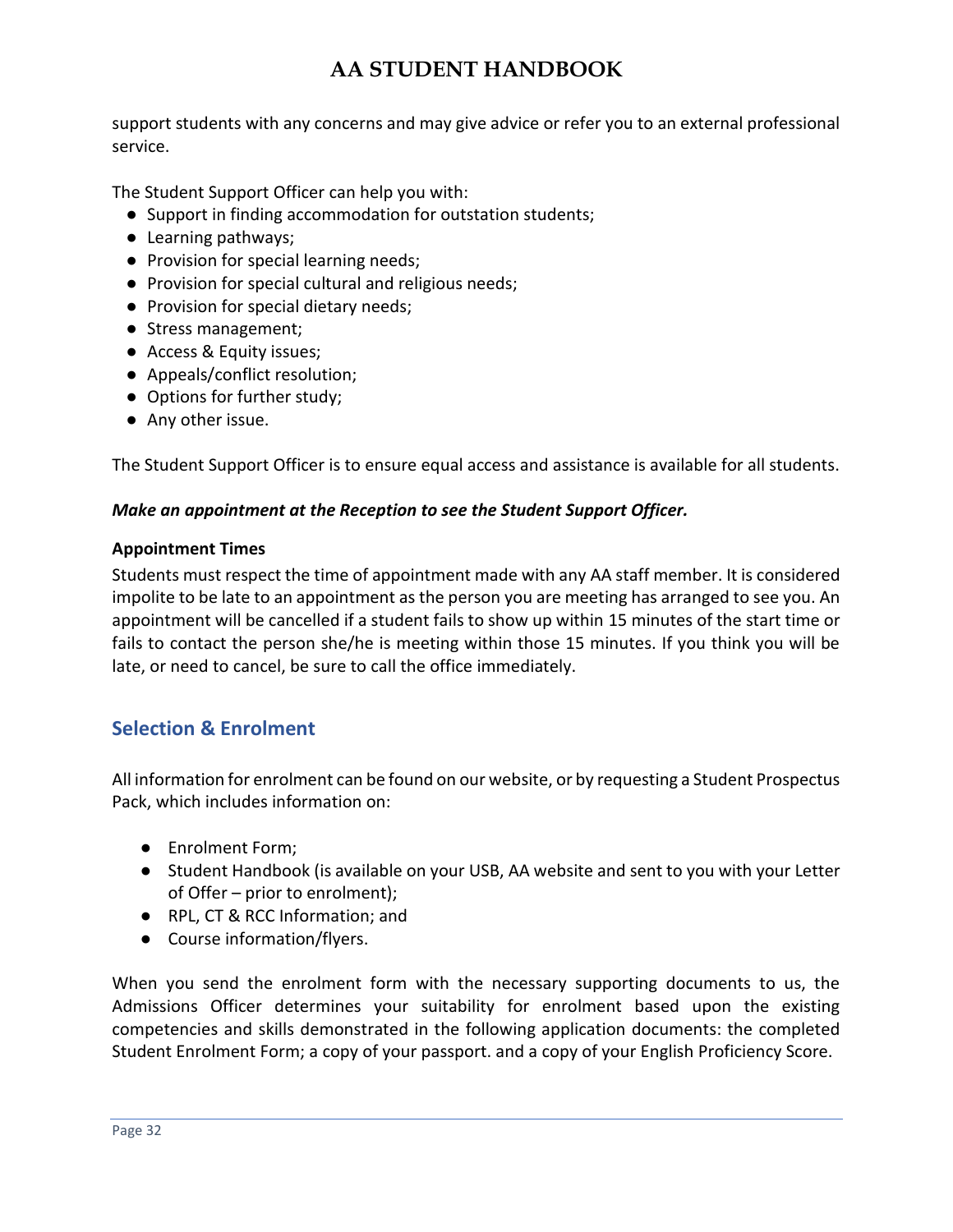### <span id="page-32-0"></span>**Access & Equity**

AA is committed to access and equity principles and processes in the delivery of its services and working environment. We endeavor to ensure that access to programs is available to all persons regardless of age, gender, disability, race or social/ethnic background. However, some programs require outcomes that may not be suitable for some disabilities or religious customs.

AA will make sure that you have the opportunity to participate in the same outcomes as other members of the community. Events of major cultural importance to you will be acknowledged and allowance will be made for their observance. In the first instance, each of our staff members has responsibility for access and equity issues for all students. If you are experiencing any harassment or discrimination, please see the Student Support Officer.

### <span id="page-32-1"></span>**Paying Your Course Fees**

### <span id="page-32-2"></span>**Fees, Refunds and Conditions**

Registration fees and Course fee payments are governed under the clauses mentioned in the Student agreement and the fee structures given at the time of finalizing the enrolments.

Students are encouraged to refer to their letter of offer when reading this section of the student hand book.

### <span id="page-32-3"></span>**Course Fees**

Course fees should be paid together with the registration fee before the first day of the orientation as per the fee structure agreed prior to enrolment. Fee payments can be done either cash deposits, credit card or by cheque.

### <span id="page-32-4"></span>**Cash Payments**

Cash payments can be made directly to Australasian Academy bank account and hand over the deposit slip to AA finance division.

### <span id="page-32-5"></span>**Credit Card Payments**

You can pay your fees by Mastercard, Visa or AMEX at the AA Finance office in the  $1<sup>st</sup>$  floor.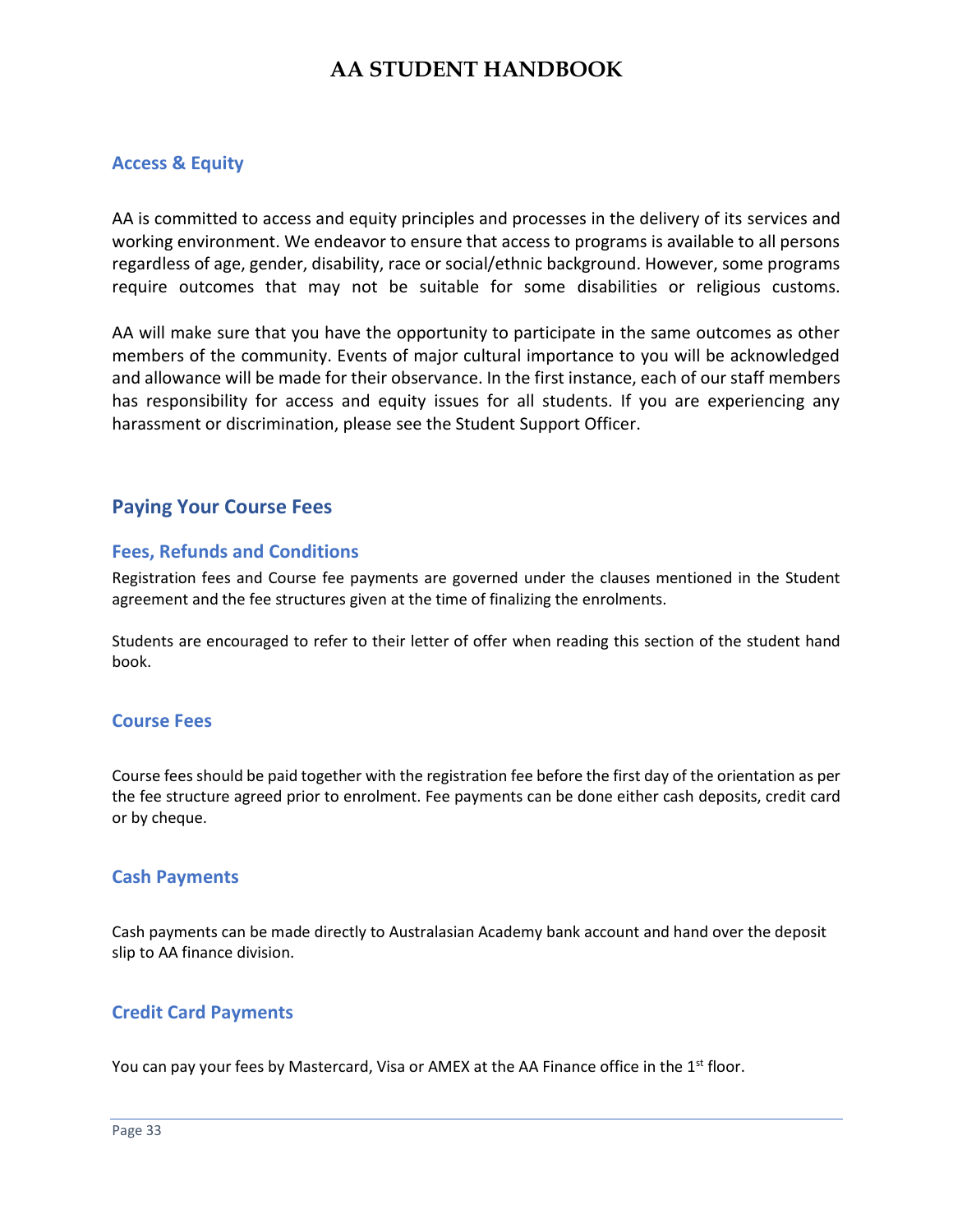### <span id="page-33-0"></span>**Bank Deposit**

Payment may be made electronically (Internet Banking) the AA Bank account maintained with Seylan Bank.

- 1. Always keep a receipt of all payments that you make. A receipt can become legal evidence of your payment, whether it is from Australasian Academy or any other party. Do not leave the premises without a receipt after making a payment.
- 2. Should you wish to discuss payment regarding your finances please organize a meeting with Australasian Academy Finance Department or the student Counsellors. All discussions will be in confidence. Your privacy will be respected.

### <span id="page-33-1"></span>**Non-Payment of Fees**

If your payment is late without notification you may not be allowed into class, and a surcharge will be added on the overdue amount. You will need to pay for any reassessments applicable due to this nonattendance. You will not receive any form of awards or recognition of courses or units completed while you have fees owing. If you are having difficulties with payments, please contact us well before the due date of your scheduled payment.

#### Refund Policy

Registration fees paid by students are non - refundable under any circumstances. And the course fees are non-refundable after the first day of the course commencement. For further information please refer the student agreement and the fee structures provided during enrollment.

All students are bound to comply with the conditions stated in the Australasian Academy Student Handbook, Student Agreement and the Letter of Offer which are subject to change in times as per notification given in advance.